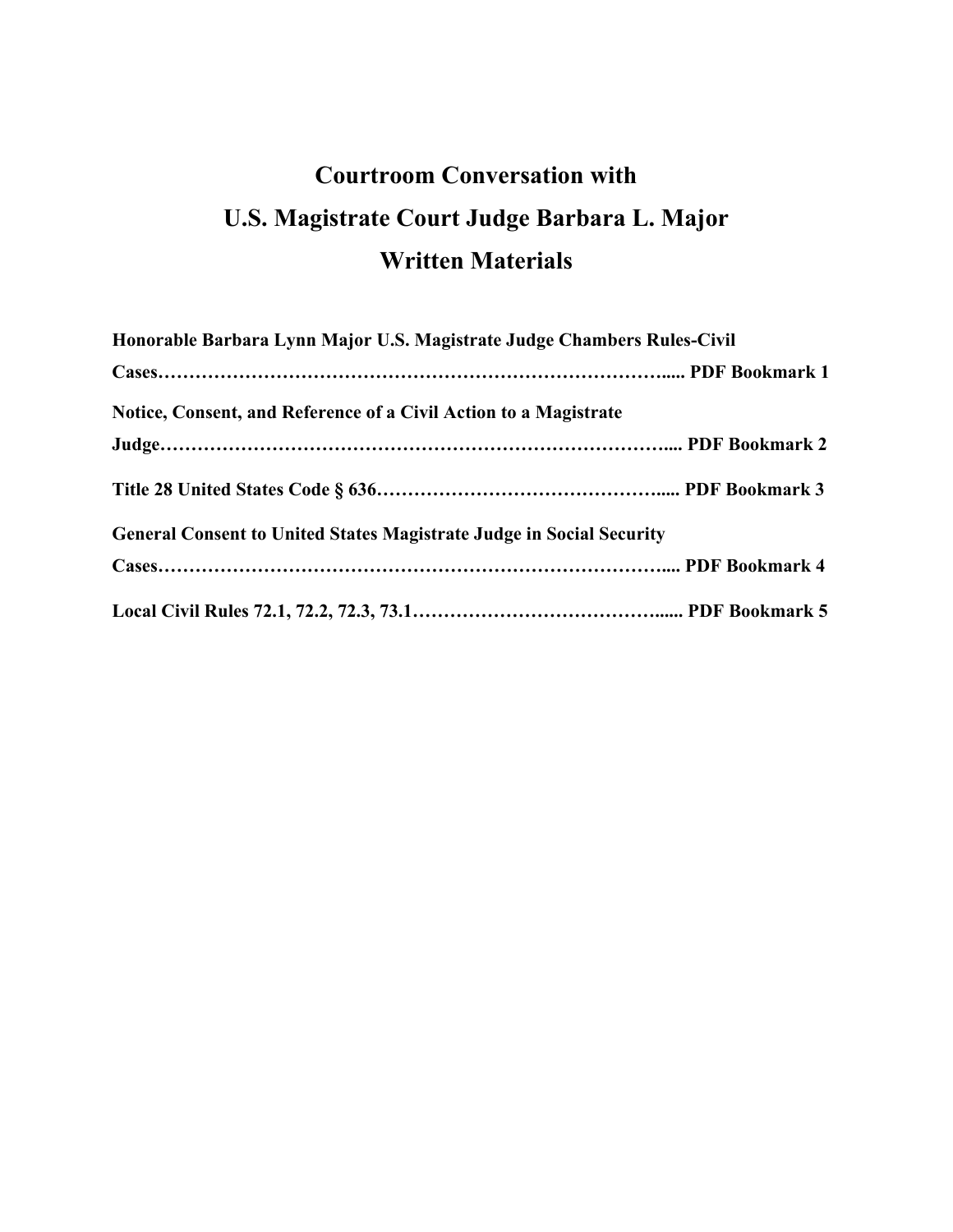# **HONORABLE BARBARA LYNN MAJOR U.S. MAGISTRATE JUDGE CHAMBERS RULES-CIVIL CASES**

**Please note:** The Court provides this information for general guidance to counsel. However, the Court may vary these procedures as appropriate in any case. Counsel are reminded to carefully read the entire order issued by the Court, not just the docket entry summary.

#### **I. Communication with Chambers**

 Chambers staff includes two law clerks and one courtroom deputy. The law clerks handle inquiries on civil matters while the courtroom deputy handles inquiries on criminal matters. The telephone number for the law clerks is (619) 557-7372. The telephone number for the courtroom deputy is (619) 557-7099.

### **A. Letters, faxes, or emails**

 Letters, faxes, and emails to chambers are prohibited unless specifically requested by the Court. If letters, faxes, or emails are requested by the Court, copies of the same must be simultaneously delivered to all counsel, unless otherwise directed by the Court (such as with confidential Early Neutral Evaluation ("ENE") statements and confidential Settlement Conference ("SC") statements). Copies of correspondence between counsel should not be sent to the Court.

### **B. Telephone calls**

 Telephone calls to chambers are permitted only for procedural matters such as scheduling a conference. Court personnel are prohibited from giving legal advice or discussing the merits of a case. When calling chambers, be prepared to identify your case as odd or even based on the last digit of the case number, so your call can be directed to the appropriate law clerk. **Only an attorney with knowledge of the case** may contact chambers.

### **C. Lodging documents**

 When an order directs you to "lodge" a document with chambers (usually an ENE or SC statement), you may e-mail it to efile\_major@casd.uscourts.gov, or have it delivered to Judge Major's chambers, 333 West Broadway, Suite 1110, San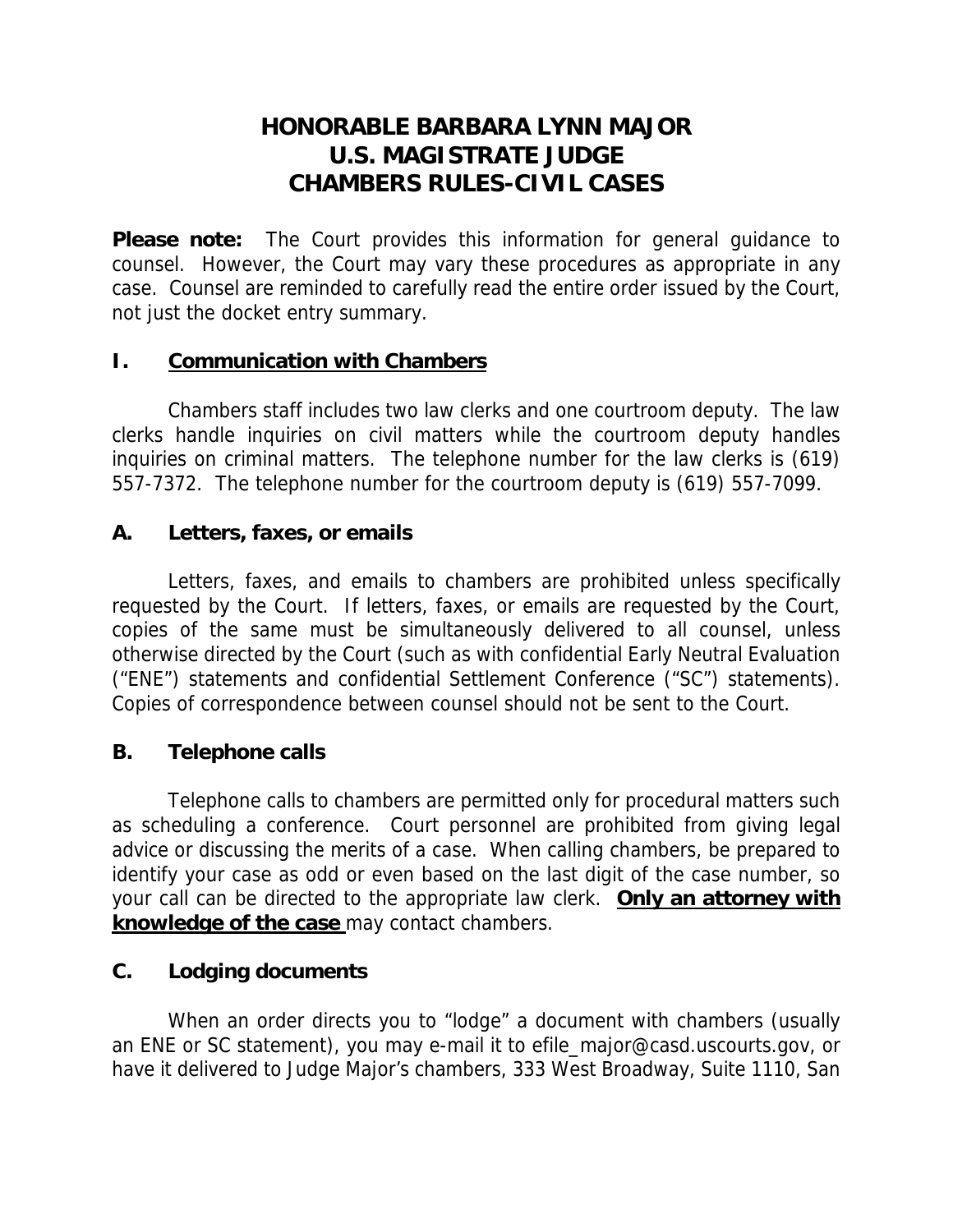Diego, CA 92101. If the document including exhibits exceeds 20 pages, a courtesy copy must be delivered to chambers.

### **D. Transcripts**

If a party wants to order a transcript of a court proceeding, counsel must contact the courtroom deputy, Natalie Peltier, at 619-557-7099 and provide the case name, case number, and date of the hearing.

### **E. Courtesy Copies**

Unless otherwise ordered by the court, parties must deliver to the Clerk's Office or mail directly to the judge's chambers, within 24 hours after filing, any civil case filing which exceeds 20 pages in length including attachments and exhibits. In addition, where a party makes multiple filings in a case on the same day, and those filings cumulatively exceed 20 pages, a courtesy copy must be provided to the assigned judicial officer. If the nature of the filing is such that the need for a judge's immediate attention is anticipated or desired, a courtesy copy must be delivered on the same day as the filing. A copy of the Notice of Electronic Filing must precede the first page of the courtesy copy. Courtesy copies are to be addressed to the attention of the assigned judicial officer.

### **II. Early Neutral Evaluation Conference ("ENE") and other Settlement Conferences ("SC")**

The ENE is a multi-purpose conference. The conference is informal, off-therecord, and confidential. It is an opportunity for the parties to educate Judge Major and each other regarding their claims and defenses. The ENE also provides an opportunity to have meaningful settlement discussions before costs and fees become significant factors or impediments to resolving the dispute. A candid discussion allows Judge Major to fashion an appropriate scheduling order for the case and to consider how best to approach discovery. The ENE typically is not scheduled until an Answer has been filed.

 The Court will issue a Notice and Order for Early Neutral Evaluation Conference and Case Management Conference containing all of the requirements for the ENE/CMC. Please read this order carefully. The order will require, among other things, the parties to meet and confer, file a joint discovery plan, serve initial disclosures, lodge ENE statements, and attend the ENE/CMC conference.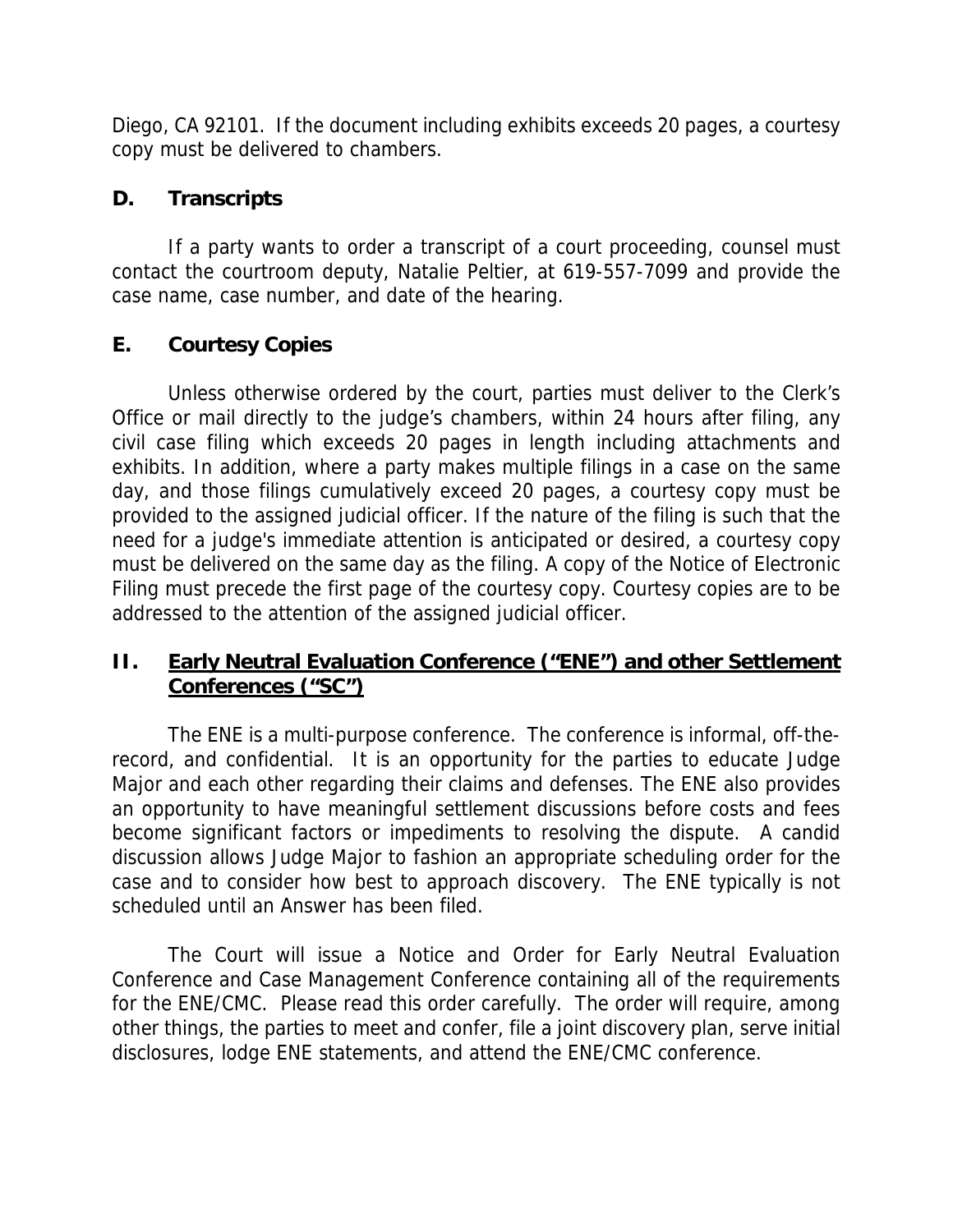### **A. Personal Appearance Required at the ENE and SCs**

 The Court requires all named parties and party representatives, insurance adjusters for insured parties, and principal attorneys to appear **in person** at the ENE and other settlement conferences and be legally and factually prepared to discuss settlement of the case. The Court further requires that all attendees have "full settlement authority" as defined in the Court's order. A limited or sum certain settlement authority is not acceptable as each party must be able to engage in meaningful face-to-face discussions with the unfettered ability to change the party's settlement position. Please see the Court's order scheduling the conference for more information.

The Court will **not** grant requests to excuse a required party from personally appearing absent good cause. Distance of travel alone does **not** constitute the requisite good cause. Counsel requesting that a required party be excused from personally appearing at the conference must meet and confer with opposing counsel prior to making the request and must file an appropriate motion establishing good cause for the request at least 5 court days before the ENE or SC. Unless the Court grants the motion, all identified individuals are required to appear in person.

 The Court does not have discretion to convert the ENE to a telephonic conference.

#### **B. ENE or SC Statement**

 The Court's order setting the ENE or SC will contain information regarding the length and content of the required statement as well as the date by which it must be lodged.

#### **C. Continuing the ENE/CMC**

Counsel seeking to reschedule an ENE or other settlement conference must confer with opposing counsel prior to making the request. Such requests must be made in a filed motion at least seven days before the scheduled hearing and may be granted only upon good cause shown.

#### **D. Time Allotted**

 The Court generally allots up to three hours for ENEs and SCs, but the parties should be prepared to stay longer at the Court's discretion.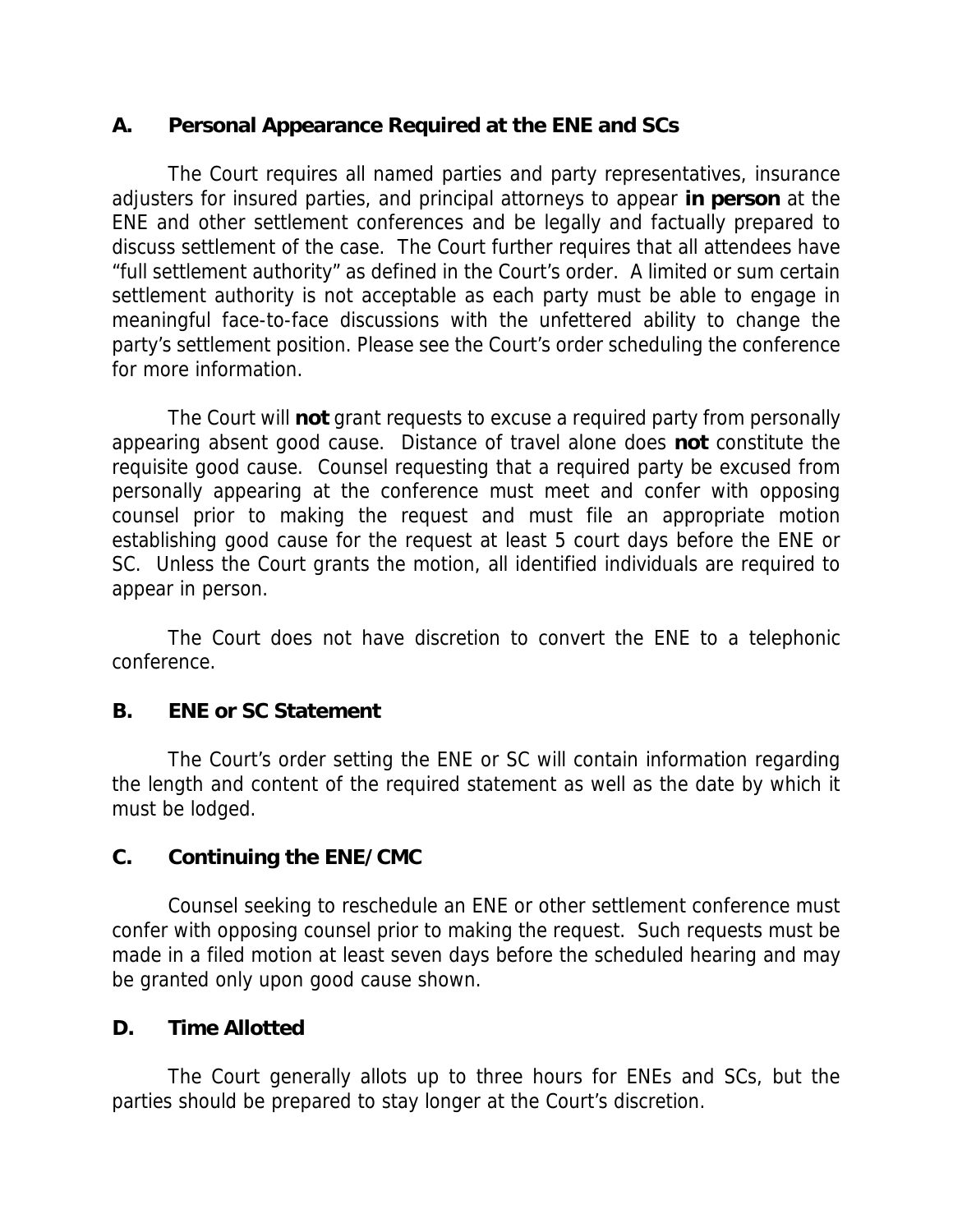### **E. Notice of Resolution**

 If the case is settled in its entirety, or as to any party(ies), before the scheduled ENE or SC, counsel must file a Notice of Settlement and promptly call chambers at (619) 557-7372. After the Notice is filed, the Court will schedule a Settlement Disposition Conference which will be vacated with the filing of an appropriate Motion to Dismiss.

### **III. Case Management Conference ("CMC") and Scheduling Order**

### **A. Rule 16 CMC**

 The Court conducts the CMC required by Fed. R. Civ. P. 16 immediately following the ENE, if no settlement has been reached. The requirements for this CMC are set forth in the Court's Notice and Order for Early Neutral Evaluation Conference and Case Management Conference and must be addressed in the Joint Discovery Plan filed by the parties prior to the ENE/CMC. After the CMC, the Court will issue a Scheduling Order Regulating Discovery and Other Pre-trial Proceedings ("Scheduling Order").

### **B. Requests to Amend the Scheduling Order**

 As provided in Fed. R. Civ. P. 16(b)(4), modification of the dates and times set in the Scheduling Order requires good cause and judicial consent. The Rule 16 "good cause" standard focuses on the reasonable diligence of the moving party. Counsel are reminded of that they must "take all steps necessary to bring an action to readiness for trial." Civil Local Rule 16.1(b).

 Before requesting an extension of any date or deadline, the attorneys must "meet and confer" and the request should then be made by filing a joint motion. The joint motion must establish good cause for the request and shall include a declaration from counsel of record detailing the steps taken to comply with the date(s) or deadline(s), the specific reason why the identified deadline cannot be met, and whether any prior extensions or modifications to the Scheduling Order have been requested or approved. A party seeking a modification may move ex parte if the other parties will not join in a motion to amend the schedule. In an ex parte motion, the declaration must address the steps counsel took to meet and confer with opposing counsel to obtain authorization to file a joint motion, as well as the subjects required for the joint motion. When the motion is made after the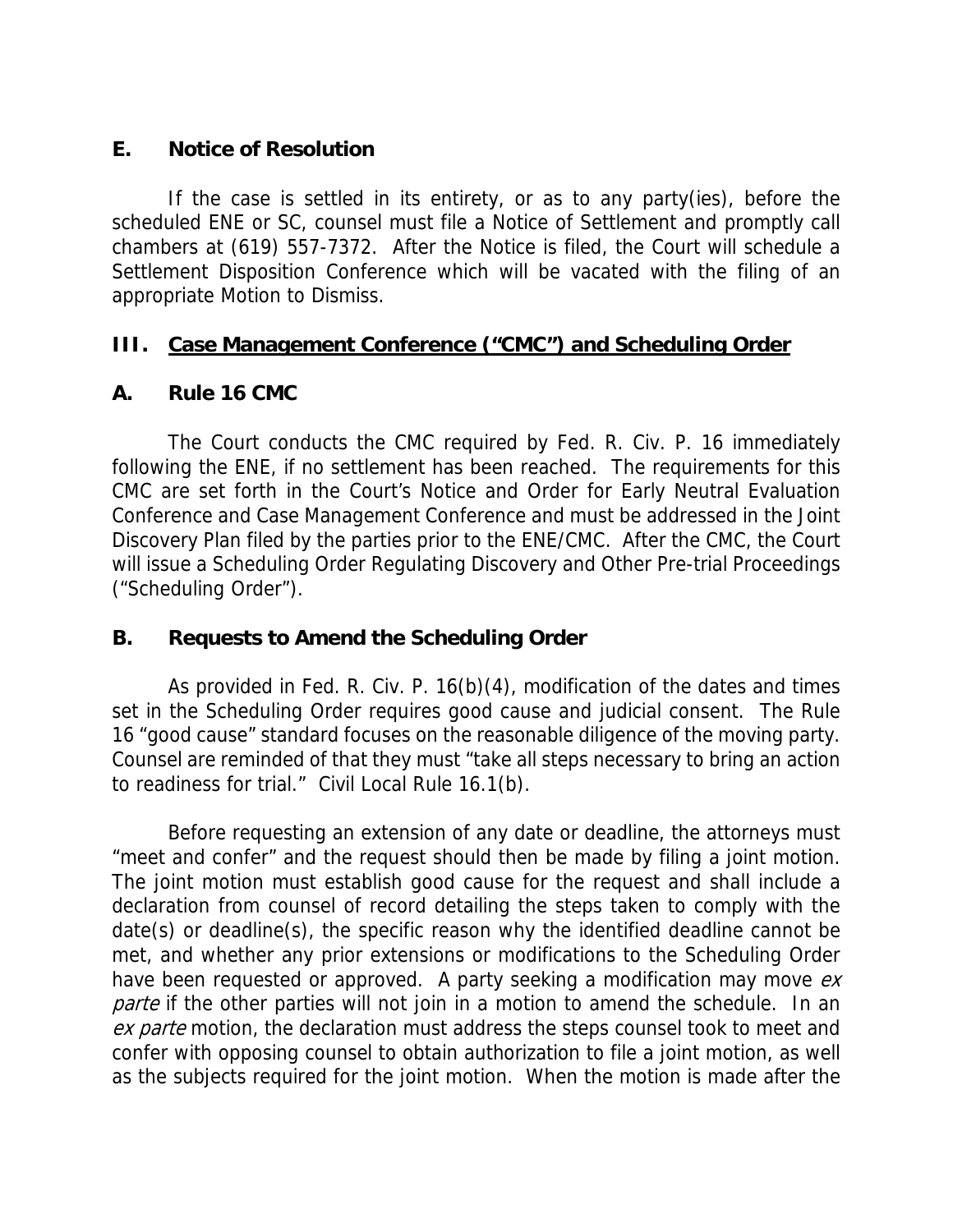deadline has passed or time has expired, Fed. R. Civ. P. 6(b)(1)(B) requires the parties to address excusable neglect.

The filing of a motion to amend the Scheduling Order does **NOT** permit the parties to disregard the current dates and deadlines. Unless and until the Court grants the motion to amend, all parties must continue to comply with all dates and deadlines set forth in the Scheduling Order.

### **C. Telephonic Conferences**

 At the Court's discretion, the Court may conduct a telephonic conference to discuss case management or discovery issues. Unless otherwise directed, the Court will initiate the conference call. Counsel shall notify the law clerk of the telephone number at which they can be reached, if they will **not** be at their usual office number, in advance of the conference by calling the law clerk at (619) 557- 7372. It is not necessary for counsel to contact chambers in advance of the conference call if they can be reached at their usual office number. Absent extraordinary circumstances, counsel shall use land lines, rather than cellular phones, for all telephonic conferences.

### **IV. Continuances**

 Parties requesting a continuance of any conference, motion or hearing date, or briefing schedule shall meet and confer prior to contacting the Court. If the parties reach an agreement, they shall file a joint motion identifying the current date, the requested date, the number and length of any prior continuance, and the reason for the requested continuance or extension of time. They also shall email a proposed order in Word format to efile\_major@casd.uscourts.gov detailing the current date and the proposed new date. Please refer to the Case Filing Administrative Policies and Procedures Manual located on the Court's website with regard to CM/ECF filings. If the parties are unable to reach an agreement, the requesting party shall file an ex parte motion satisfying the applicable legal standard, with a particular focus on the diligence of the party seeking delay and any prejudice that may result therefrom. In addition, the ex parte motion shall state (1) the original date, (2) the number of previous requests and continuances, (3) whether previous requests were granted or denied and (4) opposing counsel's position with regard to the requested continuance.

The filing of a motion to continue any date or deadline does **NOT** permit the parties to disregard the challenged date or deadline. Unless and until the Court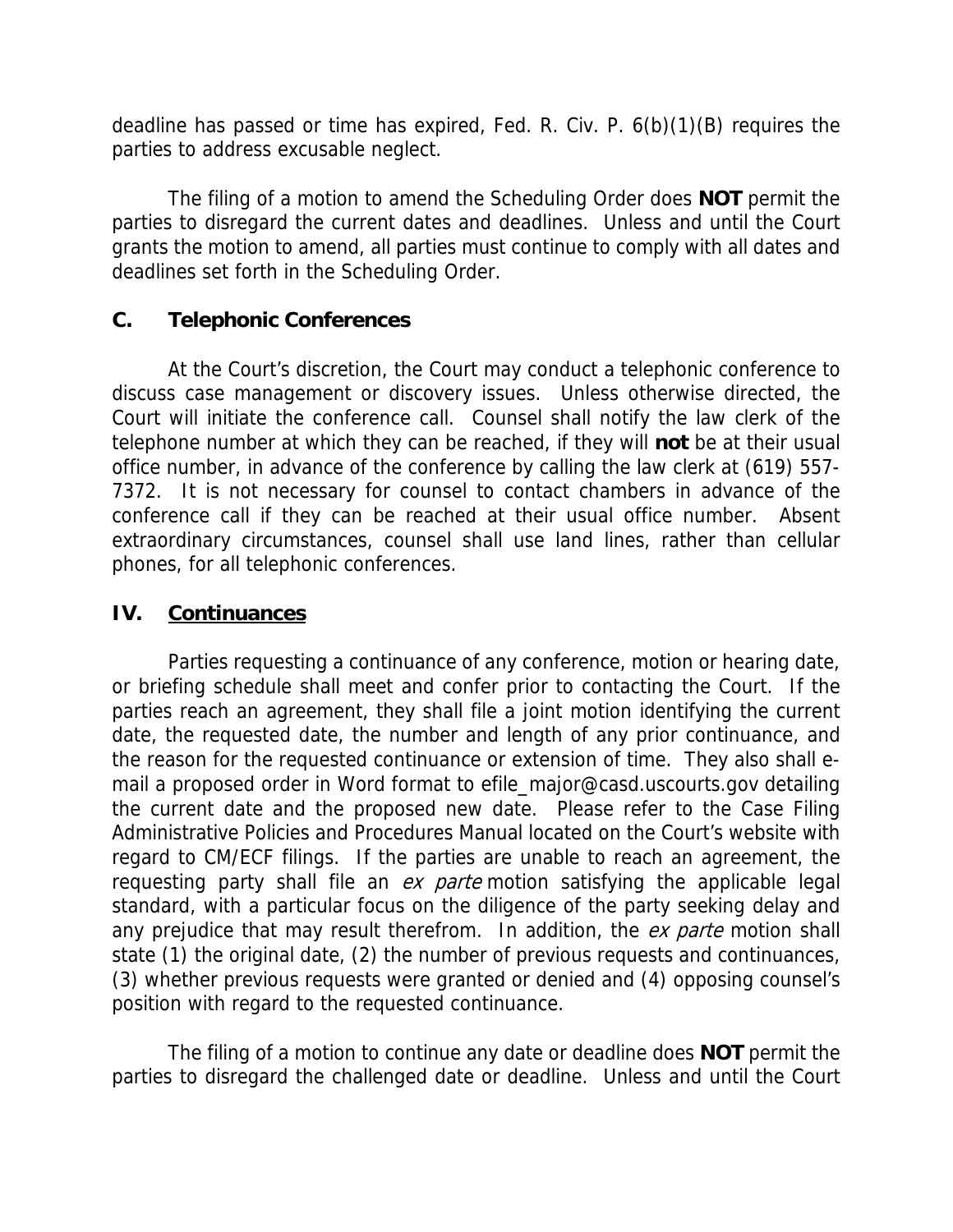grants the motion to continue, all parties must continue to comply with all deadlines.

### **V. Discovery Disputes**

#### **A. Meet and Confer Requirement**

 Prior to bringing any discovery dispute to the Court, counsel must meet and confer pursuant to Civil Local Rule 26.1. If counsel are in the same county, they are to meet in person; if counsel practice in different counties, they are to confer by telephone. Under no circumstances may counsel satisfy the "meet and confer" obligation by written or emailed correspondence. The Court expects strict compliance with the meet and confer requirement, as it is the experience of the Court that the vast majority of disputes can be resolved by means of that process. Counsel must **thoroughly** meet and confer and shall make every effort to resolve all disputes without the necessity of court intervention.

 If a party or lawyer fails to respond to opposing counsel's request to meet and confer for more than 72 hours, counsel may contact chambers and request a telephonic conference with the clerk assigned to the case or an appropriate briefing schedule.

#### **B. Conference Call with Chambers**

 If the parties fail to resolve their dispute through the meet and confer process, then counsel for all parties are required to determine a mutually agreeable time to conduct a conference call with Chambers. The Court will not assign a hearing date before conducting a conference call with all counsel.

 During the conference call, counsel for the parties will be asked to explain: (i) the details of their dispute; (ii) their respective positions; (iii) what meet and confer efforts have taken place; (iv) the precise relief the moving party is seeking; and (v) how soon they can file the motion and opposition.

 Based upon the nature of the dispute, the Court will determine whether to conduct an informal dispute resolution process with the parties or have the parties proceed directly to filing a formal discovery motion.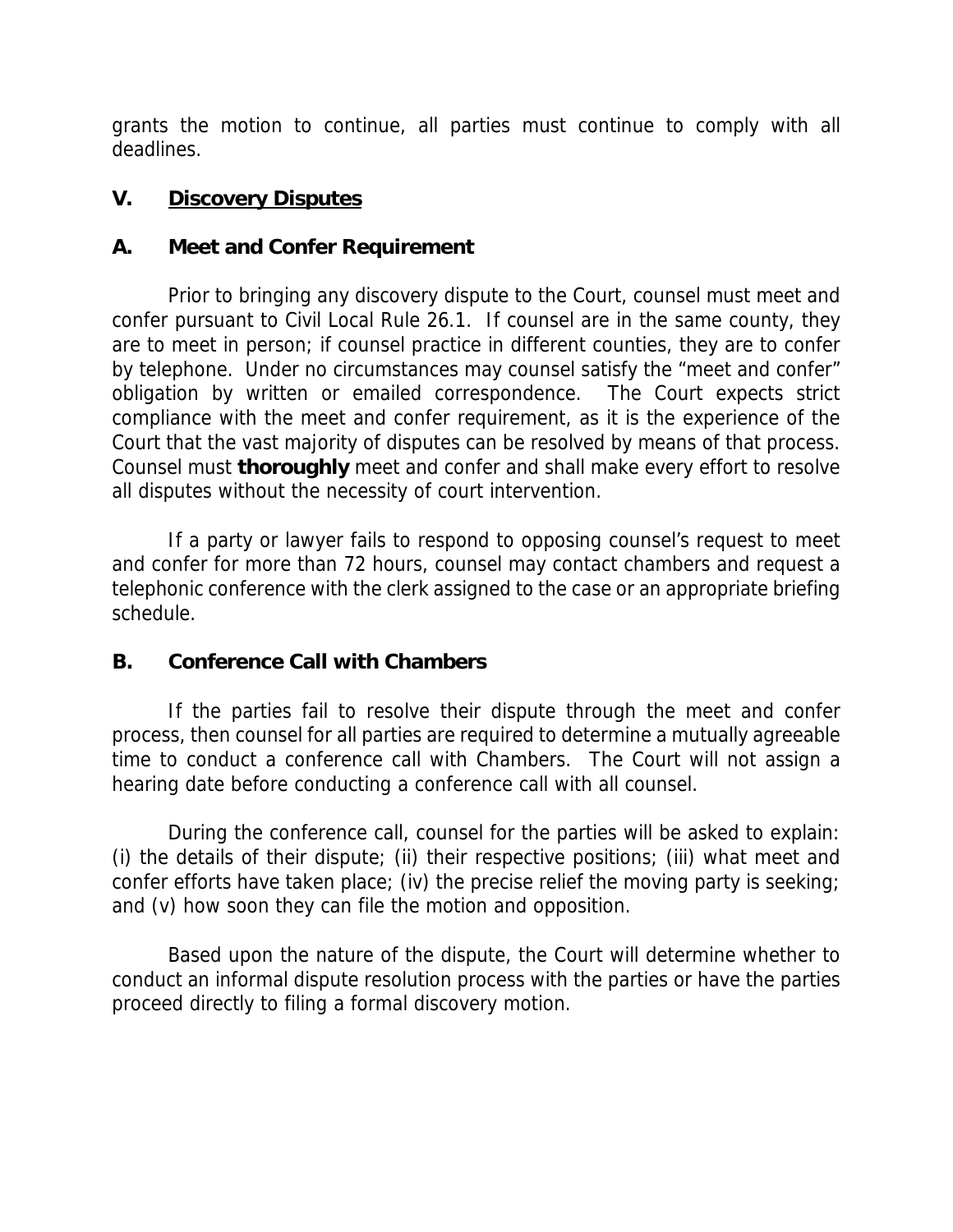#### **C. Briefing Schedule**

 The Court believes it is important to resolve discovery disputes as soon as possible and routinely sets expedited briefing schedules for discovery motions. The parties should be prepared to file their motion and opposition in a shortened time frame after the Chambers' conference call.

 Unless otherwise authorized, discovery motions and oppositions may not exceed **15 pages**, exclusive of exhibits. Reply briefs are not permitted unless requested and authorized by the Court.

### **D. Discovery Motion Hearings**

Most discovery disputes can be resolved on the filed pleadings without oral argument and the Court rarely conducts discovery hearings. The parties will be notified if the Court will hear oral argument.

### **E. Timing of Motion**

 All discovery motions must be filed within 30 days of the event giving rise to the dispute and only after counsel have met and conferred and communicated with the Court as set forth above. The event giving rise to the dispute is **NOT** the date on which counsel reach an impasse in their meet and confer efforts. For written discovery, the event giving rise to the dispute is the service of the initial response or production of documents, or the passage of the due date without a response or document production. For oral discovery, the event giving rise to the dispute is the receipt of the transcript from the Court reporter of the affected portion of the deposition.

#### **F. Contents of the Written Motion**

 The discovery motion must contain at a minimum 1) a declaration from lead trial counsel establishing compliance with the meet and confer efforts; 2) the exact wording of the discovery request and response, and 3) an explanation as to why the response is inadequate, precisely what additional information the moving party is seeking, and the legal authority supporting the motion.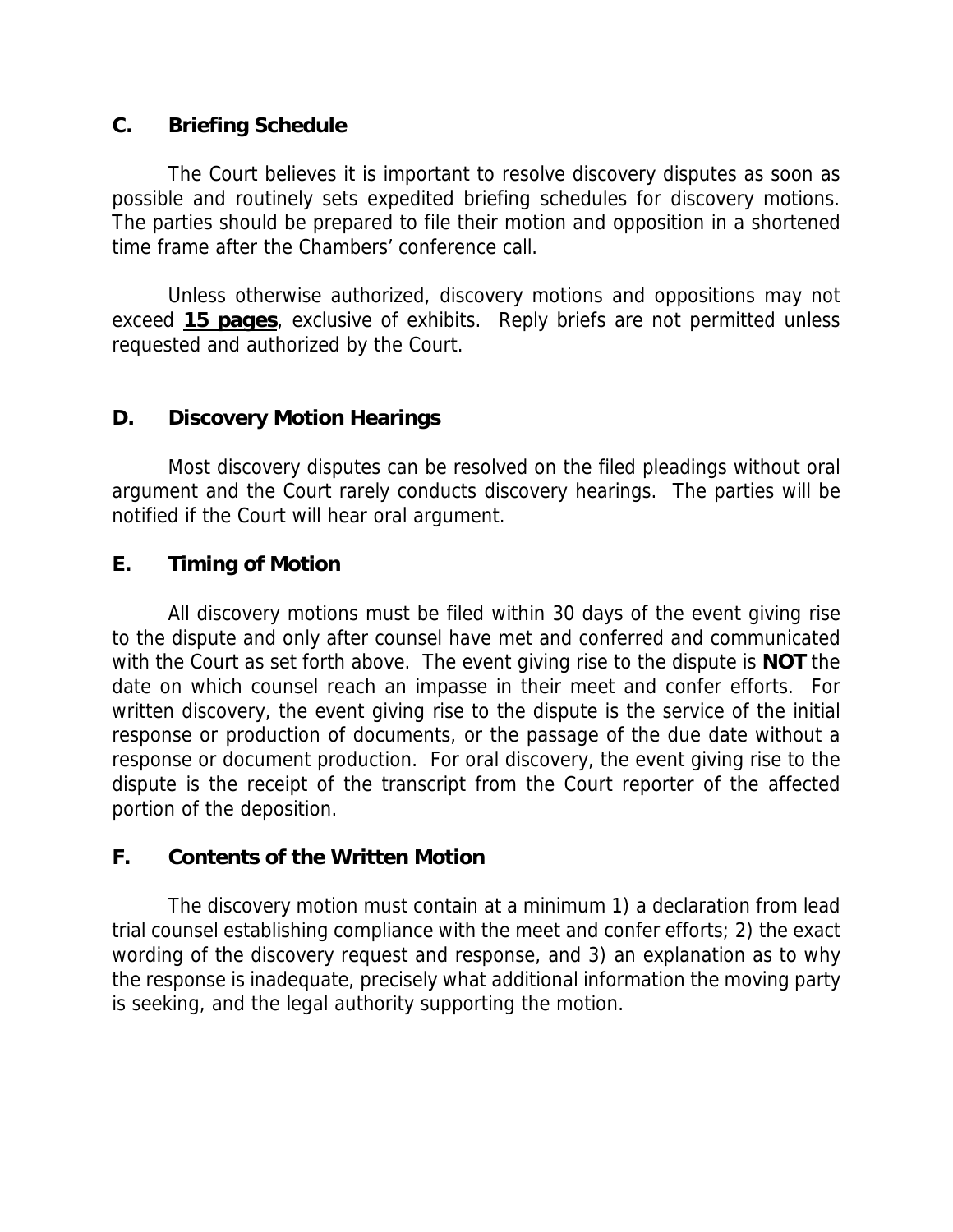#### **VI. Requests to File Documents Under Seal**

 There is a presumptive right of public access to court records based upon common law and First Amendment grounds. Accordingly, no document may be filed under seal, i.e., closed to inspection by the public except pursuant to a Court order that authorizes the sealing of the particular document, or portions of it. A sealing order may issue only upon a showing that the information is privileged or protectable under the law. The request must be narrowly tailored to seek sealing only of the confidential or privileged material. To file a document under seal, the parties must comply with the procedures explained in Section 2.j of the Electronic Case Filing Administrative Policies and Procedures Manual for the United States District Court for the Southern District of California and Civil Local Rule 79.2.

A motion to seal must be filed before the Judge who will rule on the motion associated with the proposed sealed document. For example, a motion to seal a document associated with a motion to compel discovery will be before Judge Major, while a motion to seal a document associated with a Motion for Summary Judgment will be before the District Judge assigned to the case.

If the motion is being made to Judge Major, the party requesting sealing must file a 'public' version of the document it seeks to file under seal. In the public version, the party may redact only that information that is deemed 'Confidential' or privileged. The party should file the redacted document(s) simultaneously with a joint motion or ex parte application requesting that the confidential portions of the document(s) be filed under seal and setting forth good cause for the request.

### **VII. Stipulated Protective Order**

 All stipulated protective orders must be filed as a joint motion. The joint motion must contain the language of the stipulated protective order sought and the parties' electronic signatures. The parties must also email a proposed order, in Word format, containing the text of the protective order to efile major@casd.uscourts.gov. If the parties are unable to agree on the terms of the protective order, the joint motion should set forth the terms on which the parties agree and clearly identify the terms on which they disagree. For the terms that are in dispute, each party should state the precise language the party is proposing and provide the legal and factual support for the proposal. The Court will decide which of the disputed terms, if any, will be included in the protective order.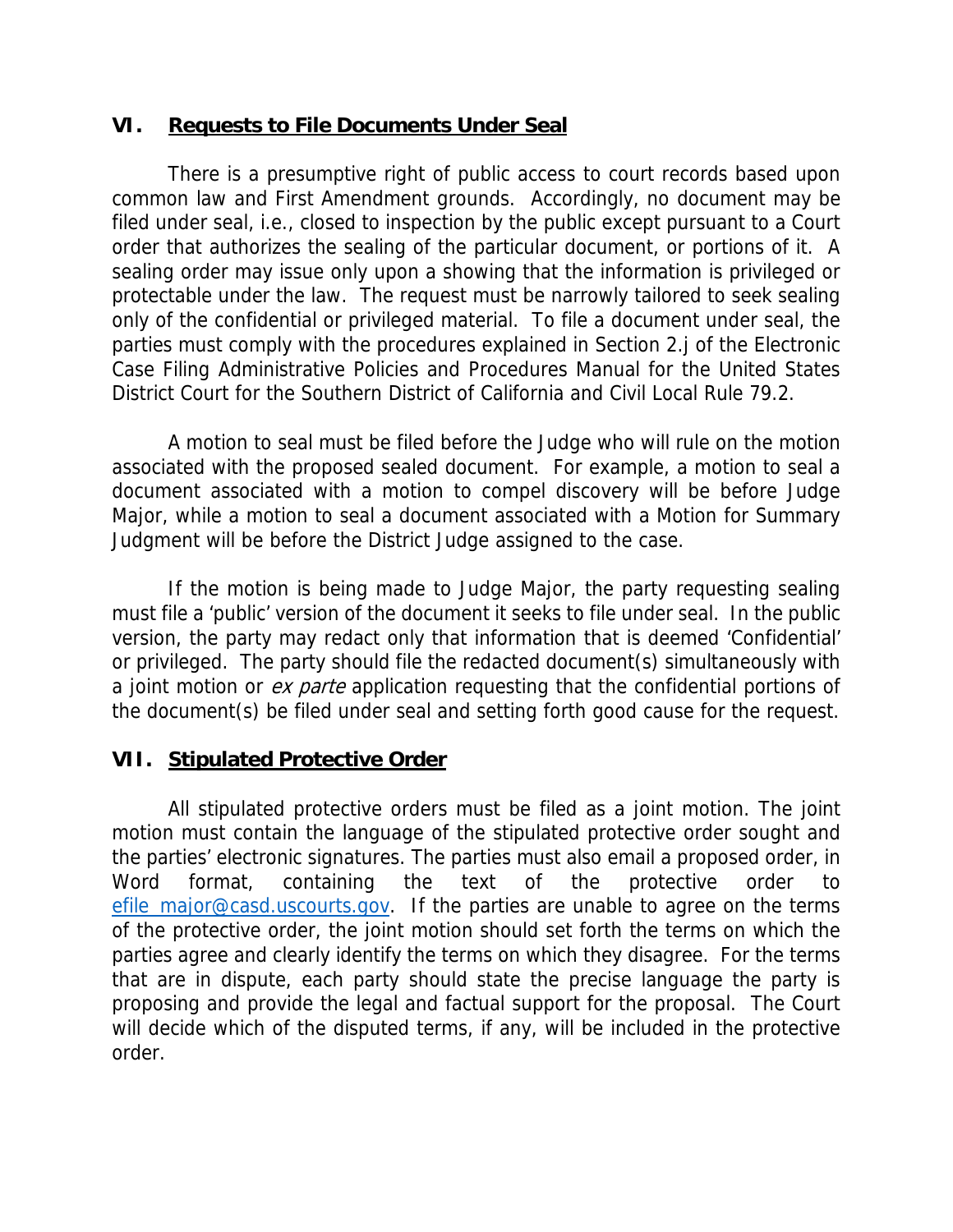If the parties want the Court to retain jurisdiction to enforce the terms of the stipulated Protective Order, the Court is willing to do so for no more than one year. If the parties want continuing jurisdiction, the stipulated Protective Order should include the following language "Continuing Jurisdiction: The Court shall retain jurisdiction for a period of one (1) year after the conclusion of this action to enforce the terms of the Protective Order."

Any proposed stipulated Protective Order must contain the following provisions:

A. Filing Under Seal. Before any materials produced in discovery, answers to interrogatories, responses to requests for admissions, deposition transcripts, or other documents which are designated as Confidential Information are filed with the Court for any purpose, the party seeking to file such material must seek permission of the Court to file the material under seal. No document may be filed under seal, i.e., closed to inspection by the public except pursuant to a Court order that authorizes the sealing of the particular document, or portions of it. A sealing order may issue only upon a showing that the information is privileged or protectable under the law. The request must be narrowly tailored to seek sealing only of the confidential or privileged material. To file a document under seal, the parties must comply with the procedures explained in Section 2.j of the Electronic Case Filing Administrative Policies and Procedures Manual for the United States District Court for the Southern District of California and Civil Local Rule 79.2. In addition, in accordance with Judge Major's preferences, a party must file a 'public' version of any document that it seeks to file under seal. In the public version, the party may redact only that information that is deemed 'Confidential.' The party should file the redacted document(s) simultaneously with a joint motion or ex parte application requesting that the confidential portions of the document(s) be filed under seal and setting forth good cause for the request."

B. Modification of the Protective Order by the Court. The Court may modify the terms and conditions of the Order for good cause, or in the interest of justice, or on its own order at any time during these proceedings.

#### **VIII. Ex Parte Proceedings**

The Court does not have regular ex parte hearing days or hours. Absent extraordinary circumstances, discovery disputes should not be filed as an ex parte motion. Appropriate ex parte applications must be filed electronically on CM/ECF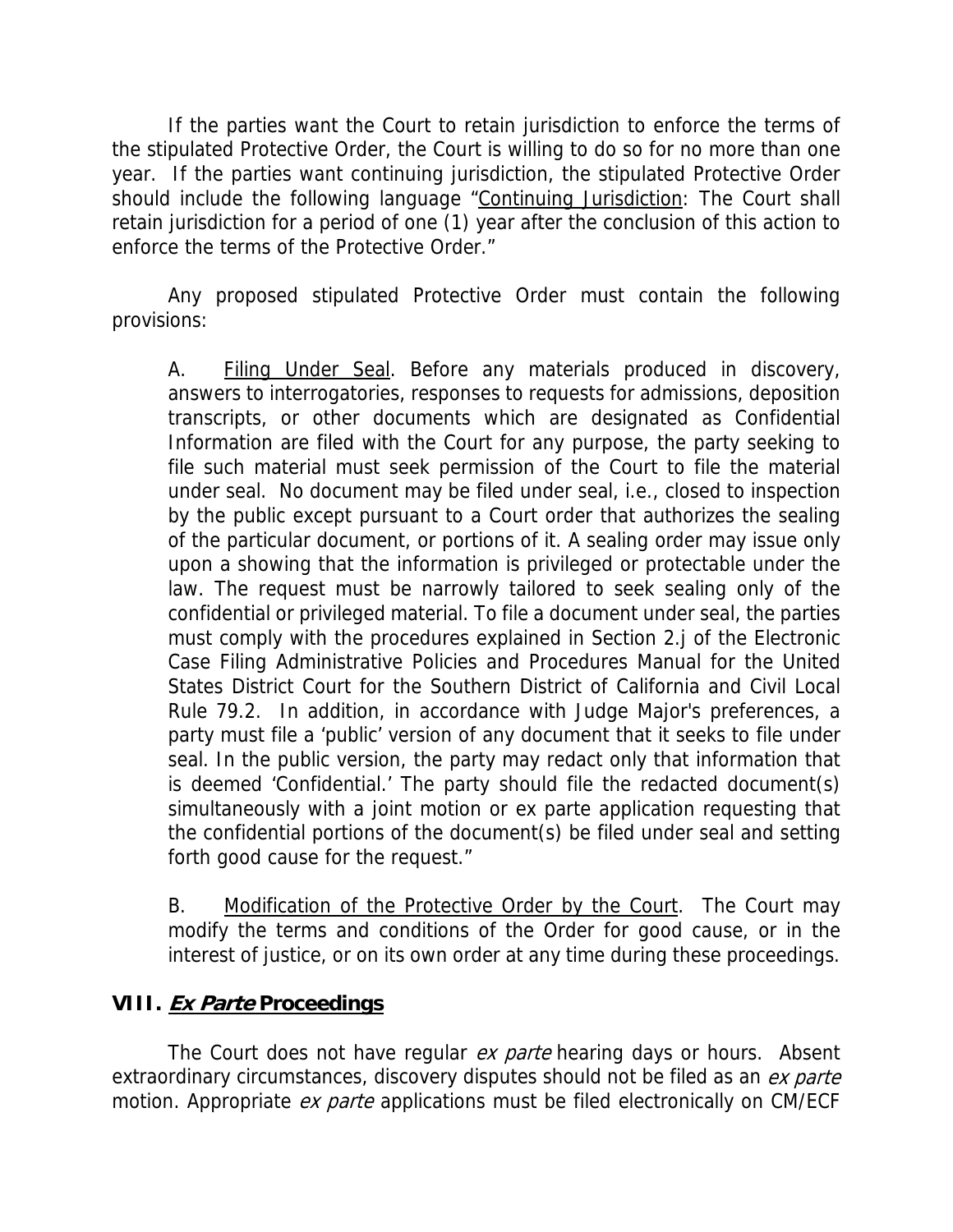in accordance with the Local Rules and must explain why proceeding ex parte is necessary. The application also must include a description of the dispute, the relief sought, and a declaration describing the efforts made to resolve the dispute without the Court's intervention and establishing that reasonable and appropriate notice of the filing of the *ex parte* application was made to opposing counsel in accordance with Civil Local Rule 83.3.g. After service of the ex parte application, opposing counsel will ordinarily be given until 5:00 p.m. on the next business day to respond. If more time is needed, opposing counsel must call the law clerk assigned to the case to request additional time. After receipt of the application and opposition, the Court will review the submissions and most likely issue a decision without a hearing. If the Court requires a hearing, the Court will issue an order or contact the parties to set the date and time.

### **IX. General Decorum**

 The Court insists that all counsel and parties be courteous, professional, and civil at all times to opposing counsel, parties, and the Court, including all court personnel. Professionalism and civility—in court appearances, communications with Chambers, and written submissions—are of paramount importance to the Court. Personal attacks on counsel or opposing parties will not be tolerated. Counsel are expected to be punctual for all proceedings and are reminded to follow Civil Local Rule 83.4, in their practice before this Court.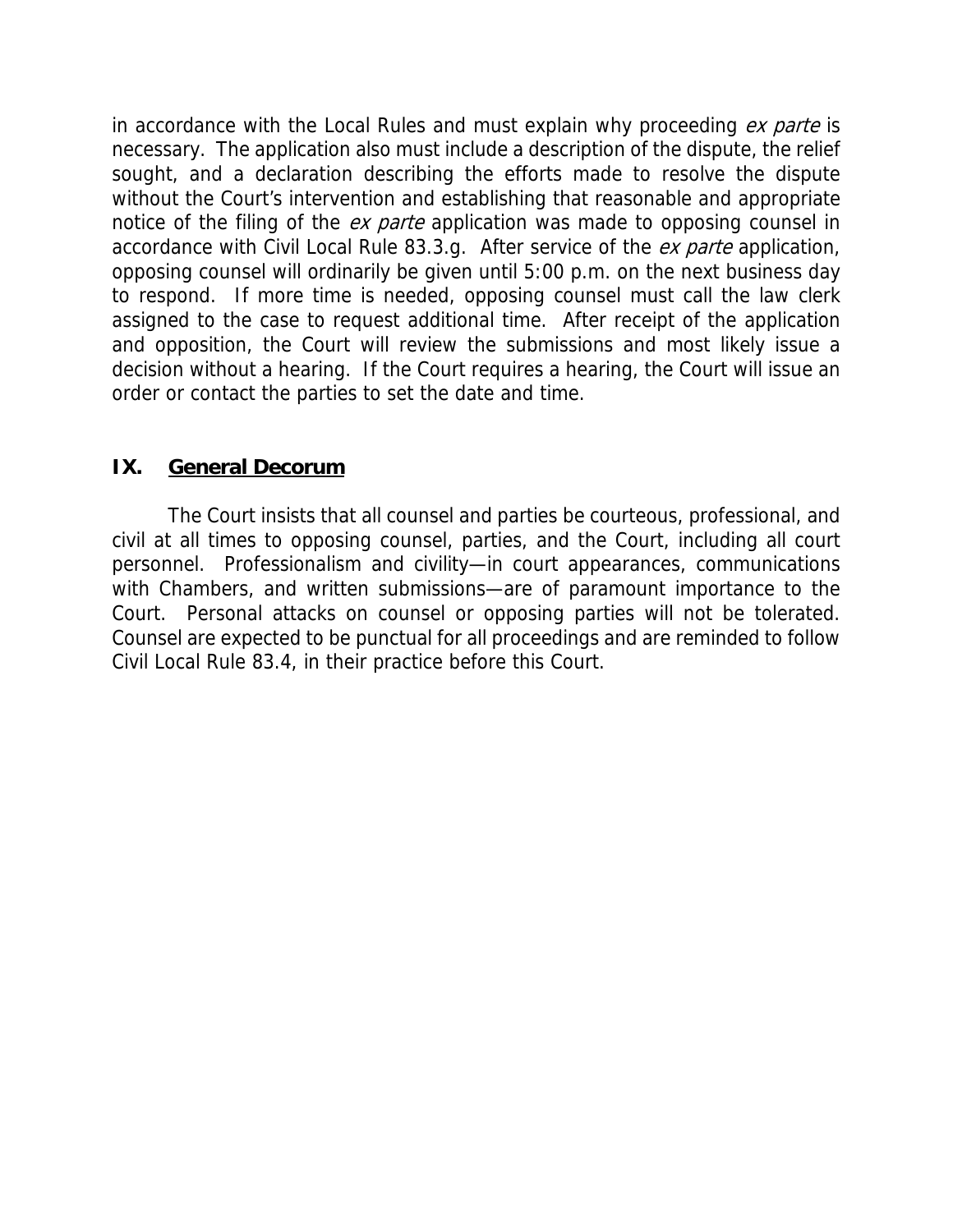#### **UNITED STATES DISTRICT COURT SOUTHERN DISTRICT OF CALIFORNIA**

| Plaintiff, |  |
|------------|--|
|            |  |

\_\_\_\_\_\_\_\_\_\_\_\_\_\_\_\_\_\_\_\_\_\_\_\_\_\_\_\_\_\_\_\_\_,

\_\_\_\_\_\_\_\_\_\_\_\_\_\_\_\_\_\_\_\_\_\_\_\_\_\_\_\_\_\_\_\_\_,

v.

Defendant.

Civil Case No.

**NOTICE, CONSENT, AND REFERENCE OF A CIVIL ACTION TO A MAGISTRATE JUDGE**

*Notice of a magistrate judge's availability.* A United States magistrate judge of this court is available to conduct all proceedings in this civil action (including a jury or nonjury trial) and to order the entry of a final judgment. The judgment may then be appealed directly to the United States court of appeals like any other judgment of this court. A magistrate judge may exercise this authority only if all parties voluntarily consent.

You may consent to have your case referred to a magistrate judge, or you may withhold your consent without adverse substantive consequences. The name of any party withholding consent will not be revealed to any judge who may otherwise be involved with your case.

*Consent to a magistrate judge's authority.* The following parties consent to have a United States magistrate judge conduct all proceedings in this case including trial, the entry of final judgment, and all post-trial proceedings.

| Printed names | Signatures of parties and attorneys | Dates |
|---------------|-------------------------------------|-------|
|               |                                     |       |
|               |                                     |       |
|               |                                     |       |
|               |                                     |       |

#### **REFERENCE ORDER**

**IT IS ORDERED:** This case is referred to United States Magistrate Judge to conduct all proceedings and order entry of a final judgment in accordance with  $28 \text{ U.S.C. }$  §  $636(c)$  and Fed. R. Civ. P. 73.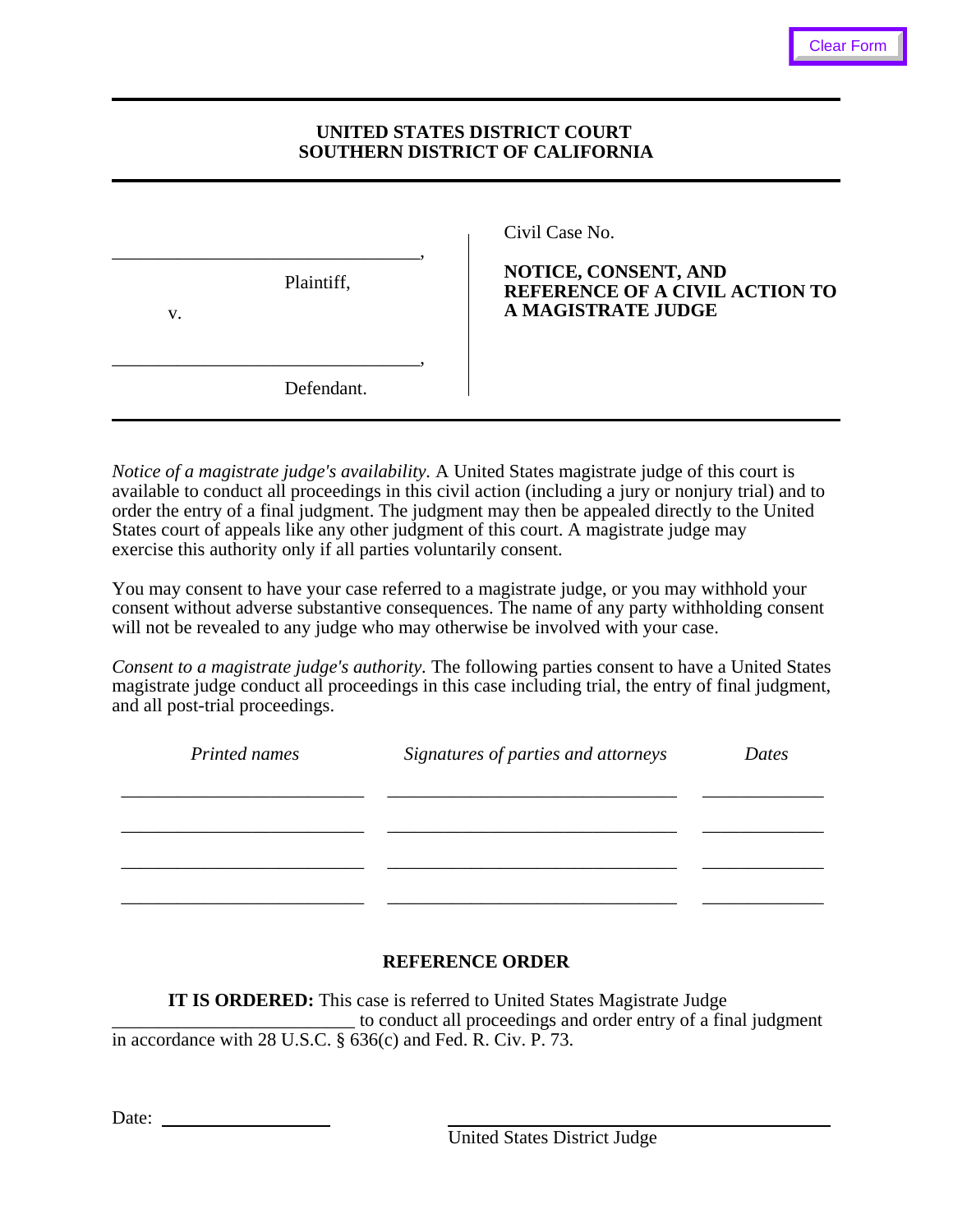# 28 U.S. Code § 636 - Jurisdiction, powers, and temporary assignment

#### <span id="page-12-0"></span>[U.S. Code](#page-12-0) Notes

**(a)**Each [United States magistrate judge](https://www.law.cornell.edu/definitions/uscode.php?width=840&height=800&iframe=true&def_id=28-USC-1229895729-515582938&term_occur=999&term_src=title:28:part:III:chapter:43:section:636) serving under this chapter shall have within the district in which sessions are held by the court that appointed the [magistrate judge,](https://www.law.cornell.edu/definitions/uscode.php?width=840&height=800&iframe=true&def_id=28-USC-607226514-515582938&term_occur=999&term_src=) at other places where that court may function, and elsewhere as authorized by law—

**(1)**all powers and duties conferred or imposed upon United States commissioners by law or by the Rules of Criminal Procedure for the United States District Courts;

**(2)**the power to administer oaths and affirmations, issue orders pursuant to [section 3142 of title 18](https://www.law.cornell.edu/uscode/text/18/3142) concerning release or detention of persons pending trial, and take acknowledgements, affidavits, and depositions;

**(3)**the power to conduct trials under section 3401, title 18, United States Code, in conformity with and subject to the limitations of that section;

**(4)**the power to enter a sentence for a petty offense; and

**(5)**the power to enter a sentence for a class A misdemeanor in a case in which the parties have consented.

#### **(b)**

**(1)**Notwithstanding any provision of law to the contrary—

**(A)**a judge may designate a [magistrate judge](https://www.law.cornell.edu/definitions/uscode.php?width=840&height=800&iframe=true&def_id=28-USC-607226514-515582938&term_occur=999&term_src=) to hear and determine any pretrial matter pending before the court, except a motion for injunctive relief, for judgment on the pleadings, for summary judgment, to dismiss or quash an indictment or information made by the defendant, to suppress evidence in a criminal case, to dismiss or to permit maintenance of a class action, to dismiss for failure to state a claim upon which relief can be granted, and to involuntarily dismiss an action. A judge of the court may reconsider any pretrial matter under [this subparagraph \(A\) where it has been shown that the](https://www.law.cornell.edu/definitions/uscode.php?width=840&height=800&iframe=true&def_id=28-USC-607226514-515582938&term_occur=999&term_src=) magistrate judge's order is clearly erroneous or contrary to law.

**(B)**a judge may also designate a [magistrate judge](https://www.law.cornell.edu/definitions/uscode.php?width=840&height=800&iframe=true&def_id=28-USC-607226514-515582938&term_occur=999&term_src=) to conduct hearings, including evidentiary hearings, and to submit to a judge of the court proposed findings of fact and recommendations for the disposition, by a judge of the court, of any motion excepted in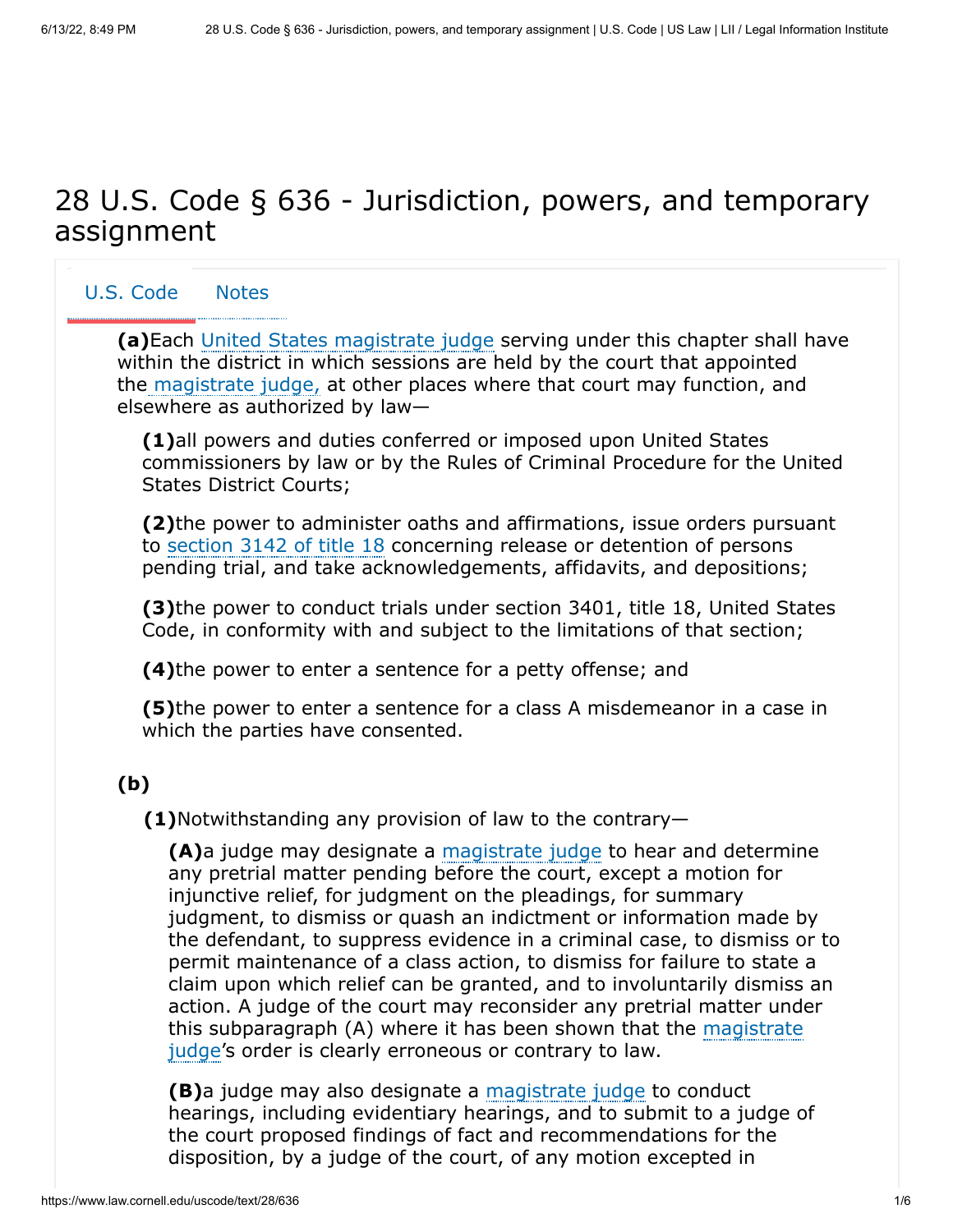subparagraph (A), of applications for posttrial $[1]$  relief made by individuals convicted of criminal offenses and of prisoner petitions challenging conditions of confinement.

**(C)**the [magistrate judge](https://www.law.cornell.edu/definitions/uscode.php?width=840&height=800&iframe=true&def_id=28-USC-607226514-515582938&term_occur=999&term_src=) shall file his proposed findings and recommendations under subparagraph (B) with the court and a copy shall forthwith be mailed to all parties.

Within fourteen days after being served with a copy, any party may serve and file written objections to such proposed findings and recommendations as provided by rules of court. A judge of the court shall make a de novo determination of those portions of the report or specified proposed findings or recommendations to which objection is made. A judge of the court may accept, reject, or modify, in whole or in part, the findings or recommendations made by the magistrate [judge. The judge may also receive further evidence or recommit t](https://www.law.cornell.edu/definitions/uscode.php?width=840&height=800&iframe=true&def_id=28-USC-607226514-515582938&term_occur=999&term_src=)he matter to the [magistrate judge](https://www.law.cornell.edu/definitions/uscode.php?width=840&height=800&iframe=true&def_id=28-USC-607226514-515582938&term_occur=999&term_src=) with instructions.

**(2)**A judge may designate a [magistrate judge](https://www.law.cornell.edu/definitions/uscode.php?width=840&height=800&iframe=true&def_id=28-USC-607226514-515582938&term_occur=999&term_src=) to serve as a special master pursuant to the applicable provisions of this title and the Federal Rules of Civil Procedure for the United States district courts. A judge may designate a [magistrate judge](https://www.law.cornell.edu/definitions/uscode.php?width=840&height=800&iframe=true&def_id=28-USC-607226514-515582938&term_occur=999&term_src=) to serve as a special master in any civil case, upon consent of the parties, without regard to the provisions of rule 53(b) of the Federal Rules of Civil Procedure for the United States district courts.

**(3)**A [magistrate judge](https://www.law.cornell.edu/definitions/uscode.php?width=840&height=800&iframe=true&def_id=28-USC-607226514-515582938&term_occur=999&term_src=) may be assigned such additional duties as are not inconsistent with the Constitution and laws of the United States.

**(4)**Each district court shall establish rules pursuant to which the [magistrate judges](https://www.law.cornell.edu/definitions/uscode.php?width=840&height=800&iframe=true&def_id=28-USC-607226514-515582938&term_occur=999&term_src=) shall discharge their duties.

**(c)**Notwithstanding any provision of law to the contrary—

**(1)**[Upon the consent of the parties, a full-time](https://www.law.cornell.edu/definitions/uscode.php?width=840&height=800&iframe=true&def_id=28-USC-1229895729-515582938&term_occur=999&term_src=title:28:part:III:chapter:43:section:636) United States magistrate judge or a part-time [United States magistrate judge](https://www.law.cornell.edu/definitions/uscode.php?width=840&height=800&iframe=true&def_id=28-USC-1229895729-515582938&term_occur=999&term_src=title:28:part:III:chapter:43:section:636) who serves as a fulltime judicial officer may conduct any or all proceedings in a jury or nonjury civil matter and order the entry of judgment in the case, when specially designated to exercise such jurisdiction by the district court or courts he serves. Upon the consent of the parties, pursuant to their specific written request, any other [part-time magistrate judge](https://www.law.cornell.edu/definitions/uscode.php?width=840&height=800&iframe=true&def_id=28-USC-306693081-515582939&term_occur=999&term_src=title:28:part:III:chapter:43:section:636) may exercise such jurisdiction, if such [magistrate judge](https://www.law.cornell.edu/definitions/uscode.php?width=840&height=800&iframe=true&def_id=28-USC-607226514-515582938&term_occur=999&term_src=) meets the bar membership requirements set forth in section 631(b)(1) and the chief judge of the district court certifies that a [full-time magistrate judge](https://www.law.cornell.edu/definitions/uscode.php?width=840&height=800&iframe=true&def_id=28-USC-177545789-515582940&term_occur=999&term_src=title:28:part:III:chapter:43:section:636) is not reasonably available in accordance with guidelines established by the judicial [council](https://www.law.cornell.edu/definitions/uscode.php?width=840&height=800&iframe=true&def_id=28-USC-1672499583-515582942&term_occur=999&term_src=title:28:part:III:chapter:43:section:636) of the circuit. When there is more than one judge of a district court, designation under this paragraph shall be by the concurrence of a majority of all the judges of such district court, and when there is no such concurrence, then by the chief judge.

https://www.law.cornell.edu/uscode/text/28/636 2/6 **(2)**If a [magistrate judge](https://www.law.cornell.edu/definitions/uscode.php?width=840&height=800&iframe=true&def_id=28-USC-607226514-515582938&term_occur=999&term_src=) is designated to exercise civil jurisdiction under paragraph (1) of this subsection, the clerk of court shall, at the time the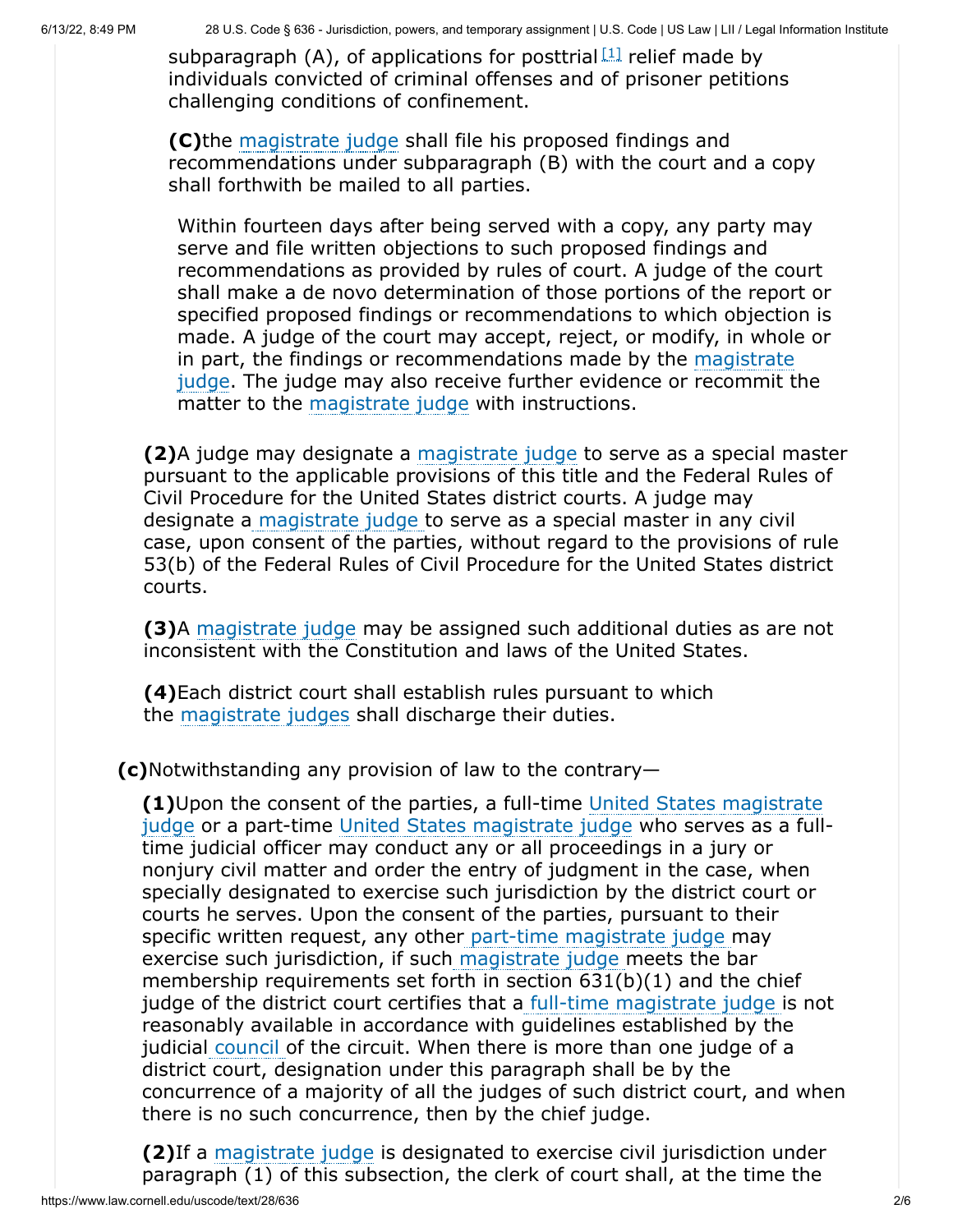action is filed, notify the parties of the availability of a [magistrate judge](https://www.law.cornell.edu/definitions/uscode.php?width=840&height=800&iframe=true&def_id=28-USC-607226514-515582938&term_occur=999&term_src=) to exercise such jurisdiction. The decision of the parties shall be communicated to the clerk of court. Thereafter, either the district court judge or the [magistrate judge](https://www.law.cornell.edu/definitions/uscode.php?width=840&height=800&iframe=true&def_id=28-USC-607226514-515582938&term_occur=999&term_src=) may again advise the parties of the availability of the [magistrate judge,](https://www.law.cornell.edu/definitions/uscode.php?width=840&height=800&iframe=true&def_id=28-USC-607226514-515582938&term_occur=999&term_src=) but in so doing, shall also advise the parties that they are free to withhold consent without adverse substantive consequences. Rules of court for the reference of civil matters to [magistrate judges](https://www.law.cornell.edu/definitions/uscode.php?width=840&height=800&iframe=true&def_id=28-USC-607226514-515582938&term_occur=999&term_src=) shall include procedures to protect the voluntariness of the parties' consent.

**(3)**Upon entry of judgment in any case referred under paragraph (1) of this subsection, an aggrieved party may appeal directly to the appropriate United States court of appeals from the judgment of the magistrate judge [in the same manner as an appeal from any other judgment of](https://www.law.cornell.edu/definitions/uscode.php?width=840&height=800&iframe=true&def_id=28-USC-607226514-515582938&term_occur=999&term_src=) a district court. The consent of the parties allows a magistrate judge [designated to exercise civil jurisdiction under paragrap](https://www.law.cornell.edu/definitions/uscode.php?width=840&height=800&iframe=true&def_id=28-USC-607226514-515582938&term_occur=999&term_src=)h (1) of this subsection to direct the entry of a judgment of the district court in accordance with the Federal Rules of Civil Procedure. Nothing in this paragraph shall be construed as a limitation of any party's right to seek review by the Supreme Court of the United States.

**(4)**The court may, for good cause shown on its own motion, or under extraordinary circumstances shown by any party, vacate a reference of a civil matter to a [magistrate judge](https://www.law.cornell.edu/definitions/uscode.php?width=840&height=800&iframe=true&def_id=28-USC-607226514-515582938&term_occur=999&term_src=) under this subsection.

**(5)**The [magistrate judge](https://www.law.cornell.edu/definitions/uscode.php?width=840&height=800&iframe=true&def_id=28-USC-607226514-515582938&term_occur=999&term_src=) shall, subject to guidelines of the Judicial [Conference,](https://www.law.cornell.edu/definitions/uscode.php?width=840&height=800&iframe=true&def_id=28-USC-1573838532-515582943&term_occur=999&term_src=title:28:part:III:chapter:43:section:636) determine whether the record taken pursuant to this section shall be taken by electronic sound recording, by a court reporter, or by other means.

**(d)**The practice and procedure for the trial of cases before officers serving under this chapter shall conform to rules promulgated by the Supreme Court pursuant to [section 2072 of this title.](https://www.law.cornell.edu/uscode/text/28/2072)

#### **(e)Contempt Authority.—**

#### **(1)In general.—**

A [United States magistrate judge](https://www.law.cornell.edu/definitions/uscode.php?width=840&height=800&iframe=true&def_id=28-USC-1229895729-515582938&term_occur=999&term_src=title:28:part:III:chapter:43:section:636) serving under this chapter shall have within the territorial jurisdiction prescribed by the appointment of such [magistrate judge](https://www.law.cornell.edu/definitions/uscode.php?width=840&height=800&iframe=true&def_id=28-USC-607226514-515582938&term_occur=999&term_src=) the power to exercise contempt authority as set forth in this subsection.

#### **(2)Summary criminal contempt authority.—**

A [magistrate judge](https://www.law.cornell.edu/definitions/uscode.php?width=840&height=800&iframe=true&def_id=28-USC-607226514-515582938&term_occur=999&term_src=) shall have the power to punish summarily by fine or [imprisonment, or both, such contempt of the authority of such](https://www.law.cornell.edu/definitions/uscode.php?width=840&height=800&iframe=true&def_id=28-USC-607226514-515582938&term_occur=999&term_src=) magistrate judge constituting misbehavior of any person in the [magistrate judge](https://www.law.cornell.edu/definitions/uscode.php?width=840&height=800&iframe=true&def_id=28-USC-607226514-515582938&term_occur=999&term_src=)'s presence so as to obstruct the administration of justice. The order of contempt shall be issued under the Federal Rules of Criminal Procedure.

#### **(3)Additional criminal contempt authority in civil consent and misdemeanor cases.—**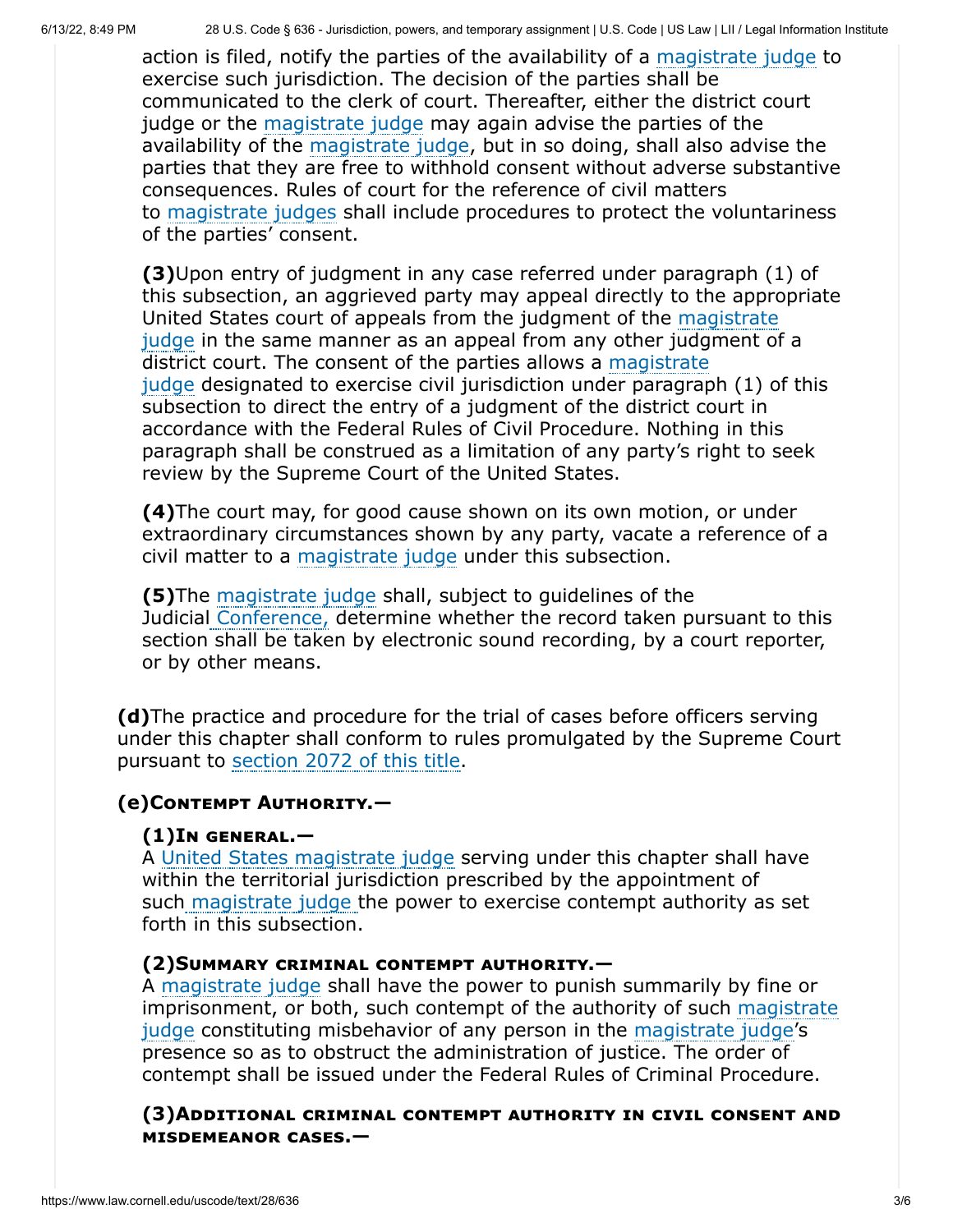In any case in which a [United States magistrate judge](https://www.law.cornell.edu/definitions/uscode.php?width=840&height=800&iframe=true&def_id=28-USC-1229895729-515582938&term_occur=999&term_src=title:28:part:III:chapter:43:section:636) presides with the consent of the parties under subsection (c) of this section, and in any [misdemeanor case proceeding before a](https://www.law.cornell.edu/uscode/text/18/3401) [magistrate judge](https://www.law.cornell.edu/definitions/uscode.php?width=840&height=800&iframe=true&def_id=28-USC-607226514-515582938&term_occur=999&term_src=) under section 3401 of title 18, the [magistrate judge](https://www.law.cornell.edu/definitions/uscode.php?width=840&height=800&iframe=true&def_id=28-USC-607226514-515582938&term_occur=999&term_src=) shall have the power to punish, by fine or imprisonment, or both, criminal contempt constituting disobedience or resistance to the [magistrate judge's](https://www.law.cornell.edu/definitions/uscode.php?width=840&height=800&iframe=true&def_id=28-USC-607226514-515582938&term_occur=999&term_src=title:28:part:III:chapter:43:section:636) lawful writ, process, order, rule, decree, or command. Disposition of such contempt shall be conducted upon notice and hearing under the Federal Rules of Criminal Procedure.

#### **(4)Civil contempt authority in civil consent and misdemeanor cases.—**

In any case in which a [United States magistrate judge](https://www.law.cornell.edu/definitions/uscode.php?width=840&height=800&iframe=true&def_id=28-USC-1229895729-515582938&term_occur=999&term_src=title:28:part:III:chapter:43:section:636) presides with the consent of the parties under subsection (c) of this section, and in any [misdemeanor case proceeding before a](https://www.law.cornell.edu/uscode/text/18/3401) [magistrate judge](https://www.law.cornell.edu/definitions/uscode.php?width=840&height=800&iframe=true&def_id=28-USC-607226514-515582938&term_occur=999&term_src=) under section 3401 of title 18, the [magistrate judge](https://www.law.cornell.edu/definitions/uscode.php?width=840&height=800&iframe=true&def_id=28-USC-607226514-515582938&term_occur=999&term_src=) may exercise the civil contempt authority of the district court. This paragraph shall not be construed to limit the authority of a [magistrate judge](https://www.law.cornell.edu/definitions/uscode.php?width=840&height=800&iframe=true&def_id=28-USC-607226514-515582938&term_occur=999&term_src=) to order sanctions under any other statute, the Federal Rules of Civil Procedure, or the Federal Rules of Criminal Procedure.

#### **(5)Criminal contempt penalties.—**

The sentence imposed by a [magistrate judge](https://www.law.cornell.edu/definitions/uscode.php?width=840&height=800&iframe=true&def_id=28-USC-607226514-515582938&term_occur=999&term_src=) for any criminal contempt provided for in paragraphs (2) and (3) shall not exceed the penalties for a Class C misdemeanor as set forth in sections 3581(b)(8) and 3571(b)(6) of title 18.

**(6)Certification of other contempts to the district court.—**Upon the commission of any such act—

**(A)**in any case in which a [United States magistrate judge](https://www.law.cornell.edu/definitions/uscode.php?width=840&height=800&iframe=true&def_id=28-USC-1229895729-515582938&term_occur=999&term_src=title:28:part:III:chapter:43:section:636) presides with the consent of the parties under subsection (c) of this section, or in [any misdemeanor case proceeding before a](https://www.law.cornell.edu/definitions/uscode.php?width=840&height=800&iframe=true&def_id=28-USC-607226514-515582938&term_occur=999&term_src=) magistrate judge under [section 3401 of title 18](https://www.law.cornell.edu/uscode/text/18/3401), that may, in the opinion of the [magistrate judge,](https://www.law.cornell.edu/definitions/uscode.php?width=840&height=800&iframe=true&def_id=28-USC-607226514-515582938&term_occur=999&term_src=) constitute a serious criminal contempt punishable by penalties exceeding those set forth in paragraph (5) of this subsection, or

**(B)**in any other case or proceeding under subsection (a) or (b) of this section, or any other statute, where—

**(i)**the act committed in the [magistrate judge](https://www.law.cornell.edu/definitions/uscode.php?width=840&height=800&iframe=true&def_id=28-USC-607226514-515582938&term_occur=999&term_src=)'s presence may, in the opinion of the [magistrate judge](https://www.law.cornell.edu/definitions/uscode.php?width=840&height=800&iframe=true&def_id=28-USC-607226514-515582938&term_occur=999&term_src=), constitute a serious criminal contempt punishable by penalties exceeding those set forth in paragraph (5) of this subsection,

**(ii)**the act that constitutes a criminal contempt occurs outside the presence of the [magistrate judge,](https://www.law.cornell.edu/definitions/uscode.php?width=840&height=800&iframe=true&def_id=28-USC-607226514-515582938&term_occur=999&term_src=) or

**(iii)**the act constitutes a civil contempt,

the [magistrate judge](https://www.law.cornell.edu/definitions/uscode.php?width=840&height=800&iframe=true&def_id=28-USC-607226514-515582938&term_occur=999&term_src=) shall forthwith certify the facts to a district judge and may serve or cause to be served, upon any person whose behavior is brought into question under this paragraph, an order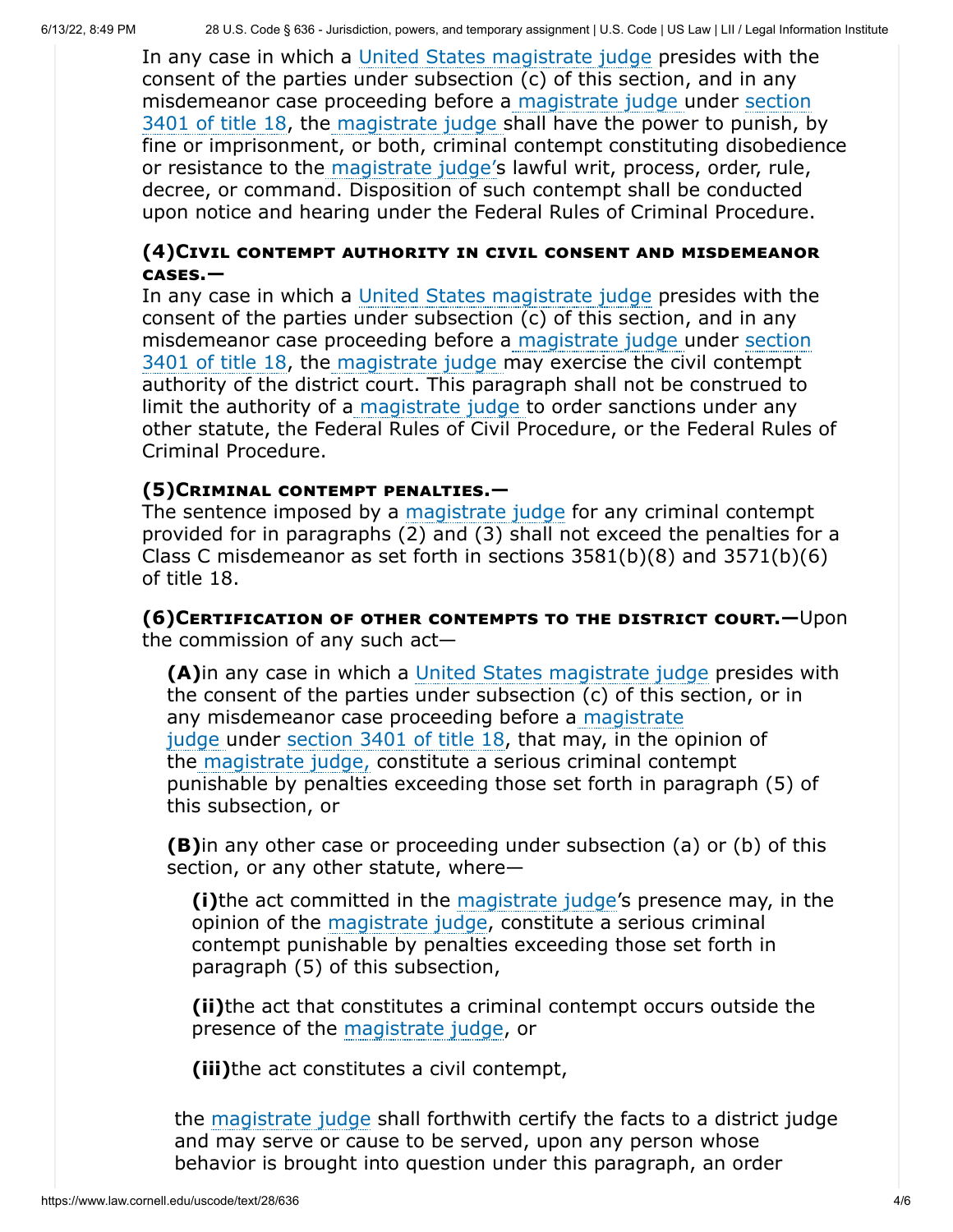requiring such person to appear before a district judge upon a day certain to show cause why that person should not be adjudged in contempt by reason of the facts so certified. The district judge shall thereupon hear the evidence as to the act or conduct complained of and, if it is such as to warrant punishment, punish such person in the same manner and to the same extent as for a contempt committed before a district judge.

#### **(7)Appeals of magistrate judge contempt orders.—**

The appeal of an order of contempt under this subsection shall be made to the court of appeals in cases proceeding under subsection (c) of this section. The appeal of any other order of contempt issued under this section shall be made to the district court.

**(f)**In an emergency and upon the concurrence of the chief judges of the districts involved, a [United States magistrate judge](https://www.law.cornell.edu/definitions/uscode.php?width=840&height=800&iframe=true&def_id=28-USC-1229895729-515582938&term_occur=999&term_src=title:28:part:III:chapter:43:section:636) may be temporarily assigned to perform any of the duties specified in subsection (a), (b), or (c) of this section in a judicial district other than the judicial district for which he has been appointed. No [magistrate judge](https://www.law.cornell.edu/definitions/uscode.php?width=840&height=800&iframe=true&def_id=28-USC-607226514-515582938&term_occur=999&term_src=) shall perform any of such duties in a district to which he has been temporarily assigned until an order has been issued by the chief judge of such district specifying (1) the emergency by reason of which he has been transferred, (2) the duration of his assignment, and (3) the duties which he is authorized to perform. A [magistrate judge](https://www.law.cornell.edu/definitions/uscode.php?width=840&height=800&iframe=true&def_id=28-USC-607226514-515582938&term_occur=999&term_src=) so assigned shall not be entitled to additional compensation but shall be reimbursed for actual and necessary expenses incurred in the performance of his duties in accordance with section 635.

**(g)**A [United States magistrate judge](https://www.law.cornell.edu/definitions/uscode.php?width=840&height=800&iframe=true&def_id=28-USC-1229895729-515582938&term_occur=999&term_src=title:28:part:III:chapter:43:section:636) may perform the verification function required by [section 4107 of title 18](https://www.law.cornell.edu/uscode/text/18/4107), United States Code. A magistrate judge [may be assigned by a judge of any United States district court t](https://www.law.cornell.edu/definitions/uscode.php?width=840&height=800&iframe=true&def_id=28-USC-607226514-515582938&term_occur=999&term_src=)o perform the verification required by section 4108 and the appointment of counsel authorized by [section 4109 of title 18,](https://www.law.cornell.edu/uscode/text/18/4109) United States Code, and may perform such functions beyond the territorial limits of the United States. A [magistrate judge](https://www.law.cornell.edu/definitions/uscode.php?width=840&height=800&iframe=true&def_id=28-USC-607226514-515582938&term_occur=999&term_src=) assigned such functions shall have no authority to perform any other function within the territory of a foreign country.

**(h)**A [United States magistrate judge](https://www.law.cornell.edu/definitions/uscode.php?width=840&height=800&iframe=true&def_id=28-USC-1229895729-515582938&term_occur=999&term_src=title:28:part:III:chapter:43:section:636) who has retired may, upon the consent [of the chief judge of the district involved, be recalled to serve as a](https://www.law.cornell.edu/definitions/uscode.php?width=840&height=800&iframe=true&def_id=28-USC-607226514-515582938&term_occur=999&term_src=) magistrate judge in any judicial district by the judicial [council](https://www.law.cornell.edu/definitions/uscode.php?width=840&height=800&iframe=true&def_id=28-USC-1672499583-515582942&term_occur=999&term_src=title:28:part:III:chapter:43:section:636) of the circuit within which such district is located. Upon recall, a [magistrate judge](https://www.law.cornell.edu/definitions/uscode.php?width=840&height=800&iframe=true&def_id=28-USC-607226514-515582938&term_occur=999&term_src=) may receive a salary for such service in accordance with regulations promulgated by the Judicial [Conference,](https://www.law.cornell.edu/definitions/uscode.php?width=840&height=800&iframe=true&def_id=28-USC-1573838532-515582943&term_occur=999&term_src=title:28:part:III:chapter:43:section:636) subject to the restrictions on the payment of an annuity set forth in [section 377 of this title](https://www.law.cornell.edu/uscode/text/28/377) or in subchapter III of chapter 83, and chapter 84, of title 5 which are applicable to such [magistrate judge.](https://www.law.cornell.edu/definitions/uscode.php?width=840&height=800&iframe=true&def_id=28-USC-607226514-515582938&term_occur=999&term_src=title:28:part:III:chapter:43:section:636) The requirements set forth in subsections (a), (b)(3), and (d) of section 631, and paragraph (1) of subsection (b) of such section to the extent such paragraph requires membership of the bar of the location in which an individual is to serve as a [magistrate judge,](https://www.law.cornell.edu/definitions/uscode.php?width=840&height=800&iframe=true&def_id=28-USC-607226514-515582938&term_occur=999&term_src=) shall not apply to the recall of a retired [magistrate judge](https://www.law.cornell.edu/definitions/uscode.php?width=840&height=800&iframe=true&def_id=28-USC-607226514-515582938&term_occur=999&term_src=) under this subsection or [section 375 of this title](https://www.law.cornell.edu/uscode/text/28/375). Any other requirement set forth in section 631(b) shall apply to the recall of a retired [magistrate judge](https://www.law.cornell.edu/definitions/uscode.php?width=840&height=800&iframe=true&def_id=28-USC-607226514-515582938&term_occur=999&term_src=) [under this subsection or](https://www.law.cornell.edu/uscode/text/28/375) section 375 of this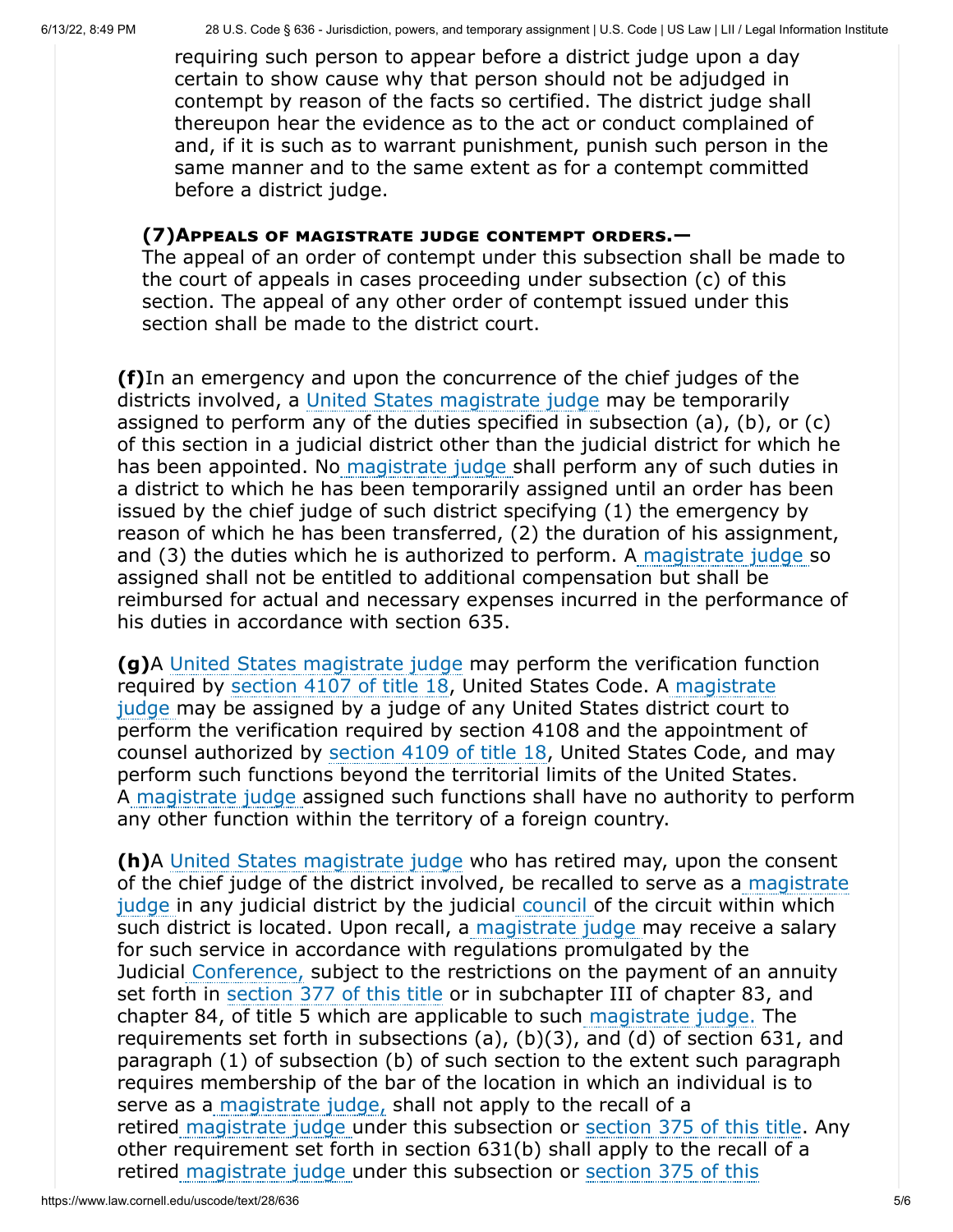title unless such retired [magistrate judge](https://www.law.cornell.edu/definitions/uscode.php?width=840&height=800&iframe=true&def_id=28-USC-607226514-515582938&term_occur=999&term_src=) [met such requirement upo](https://www.law.cornell.edu/uscode/text/28/375)n appointment or reappointment as a [magistrate judge](https://www.law.cornell.edu/definitions/uscode.php?width=840&height=800&iframe=true&def_id=28-USC-607226514-515582938&term_occur=999&term_src=) under section 631.

(June 25, 1948, ch. 646, [62 Stat. 917](https://www.law.cornell.edu/rio/citation/62_Stat._917); [Pub. L. 90–578, title I, § 101](https://www.law.cornell.edu/rio/citation/Pub._L._90-578), Oct. 17, 1968, [82 Stat. 1113](https://www.law.cornell.edu/rio/citation/82_Stat._1113); [Pub. L. 92–23](https://www.law.cornell.edu/rio/citation/Pub._L._92-239)[9, §§ 1, 2,](https://www.law.cornell.edu/rio/citation/Pub._L._94-577) Mar. 1, 1972, [86 Stat. 47](https://www.law.cornell.edu/rio/citation/86_Stat._47); Pub. L. 94–577, § 1, Oct. 21, 1976, [90 Stat. 2729;](https://www.law.cornell.edu/rio/citation/90_Stat._2729) [Pub. L. 95–144, § 2,](https://www.law.cornell.edu/rio/citation/Pub._L._95-144) Oct. 28, 1977, [91 Stat. 1220](https://www.law.cornell.edu/rio/citation/91_Stat._1220); [Pub. L. 96–82, § 2](https://www.law.cornell.edu/rio/citation/Pub._L._96-82), Oct. 10, 1979, [93 Stat. 643;](https://www.law.cornell.edu/rio/citation/93_Stat._643) Pub. L. 98–473, title II, § 208, Oct. 12, 1984, [98 Stat. 1986;](https://www.law.cornell.edu/rio/citation/98_Stat._1986) [Pub. L. 98–620, title IV,](https://www.law.cornell.edu/rio/citation/Pub._L._98-473) § 402(29)(B), Nov. 8, 1984, [98 Stat. 3359](https://www.law.cornell.edu/rio/citation/98_Stat._3359); [Pub. L. 99–651, title II, § 201\(a\)](https://www.law.cornell.edu/rio/citation/Pub._L._98-620) (2), Nov. 14, 1986, [100 Stat. 3647](https://www.law.cornell.edu/rio/citation/100_Stat._3647); [Pub. L. 100–659, § 4\(c\)](https://www.law.cornell.edu/rio/citation/Pub._L._100-659), Nov. 15, 1988, 102 Stat. 3918; [Pub. L. 100–690, title VII, § 7322,](https://www.law.cornell.edu/rio/citation/102_Stat._3918) Nov. 18, 1988, 102 Stat. 4467; [Pub. L. 100–702, title IV, § 404\(b\)\(1\), title X, § 1014,](https://www.law.cornell.edu/rio/citation/102_Stat._4467) Nov. 19, 1988, 102 Stat. 4651, 4669; [Pub. L. 101–650, title III,](https://www.law.cornell.edu/rio/citation/Pub._L._101-650) §§ 308(a), 321, Dec. 1, 1990, 104 Stat. 5112, 5117; [Pub. L. 104–317, title II, §§ 201, 202\(b\), 207,](https://www.law.cornell.edu/rio/citation/104_Stat._5112) Oct. 19, 1996, [110 Stat. 3848–3850](https://www.law.cornell.edu/rio/citation/110_Stat._3848-3850); [Pub. L. 106–518, title II,](https://www.law.cornell.edu/rio/citation/Pub._L._106-518) §§ 202, 203(b), Nov. 13, 2000, [114 Stat. 2412,](https://www.law.cornell.edu/rio/citation/114_Stat._2412) 2414; [Pub. L. 107–273, div. B, title III, § 3002\(b\)](https://www.law.cornell.edu/rio/citation/Pub._L._107-273), Nov. 2, 2002, [116 Stat. 1805;](https://www.law.cornell.edu/rio/citation/116_Stat._1805) [Pub. L. 109–63, § 2\(d\)](https://www.law.cornell.edu/rio/citation/Pub._L._109-63), Sept. 9, 2005, 119 Stat. 1995; [Pub. L. 111–16, § 6\(1\),](https://www.law.cornell.edu/rio/citation/119_Stat._1995) May 7, 2009, [123 Stat. 1608](https://www.law.cornell.edu/rio/citation/123_Stat._1608).)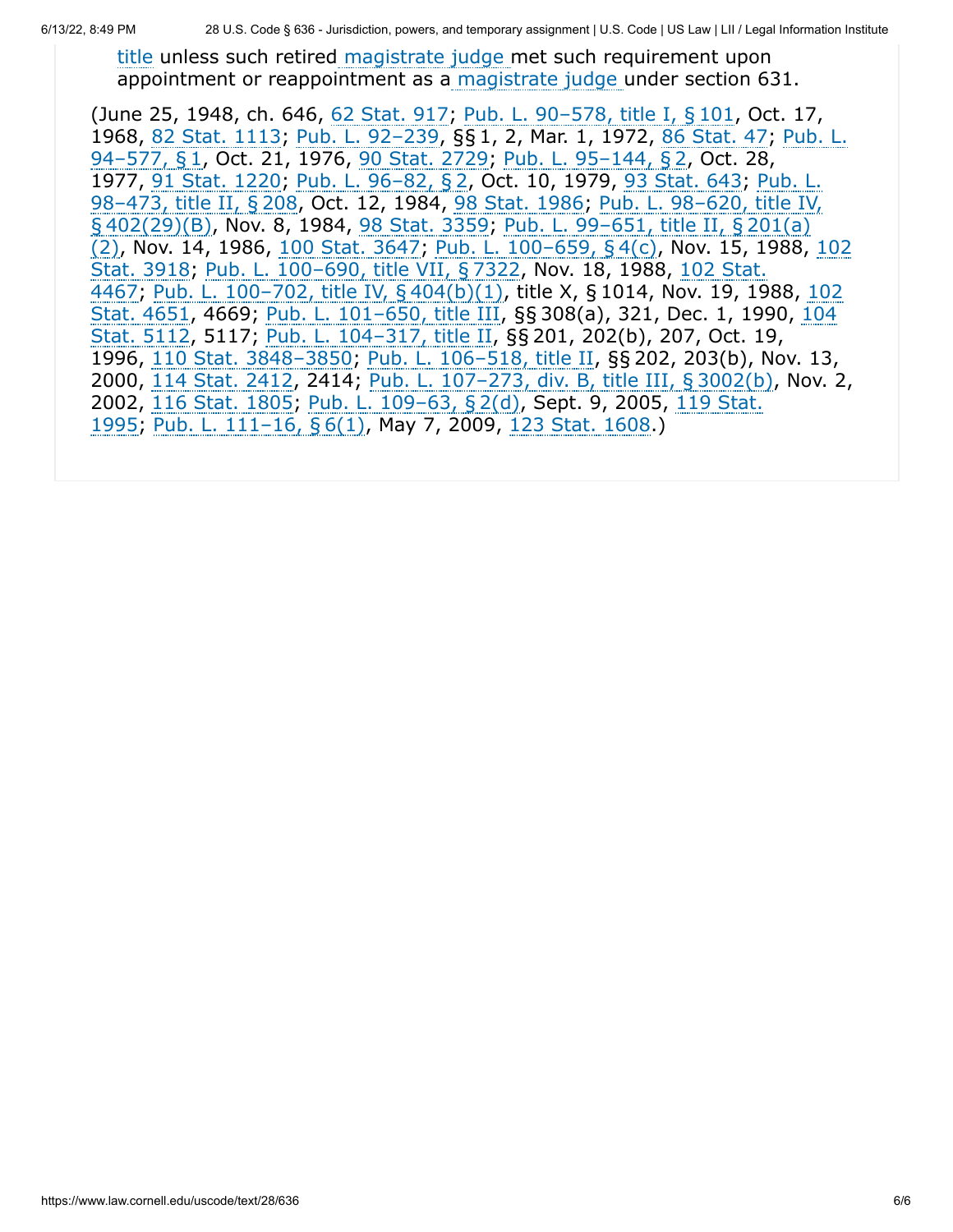$\mathbf{\mathring{B}}$ - $\mathbf{\mathring{z}}$   $\mathbf{\mathring{y}}$  ,  $\mathbf{\mathring{y}}$  ,  $\mathbf{\mathring{y}}$ ~·~ :;~

# **UNITED STATES DISTRICT COURT** APR 1 *2* <sup>2019</sup>

**SOUTHERN DISTRICT OF CALIFORNIA** CLERK, U.S. DISTRICT COURT  $H \rightarrow \mathbf{Y}$ 

In the matter of (1)

) **GENERAL CONSENT TO** ) **UNITED STATES MAGISTRATE** ) **JUDGE IN SOCIAL SECURITY** ) **CASES** )

~~~~~~~~-)

**General Order No.** 70 <sup>1</sup>

All cases in which a plaintiff seeks review, pursuant to 42 U.S.C. § 405(g), of a decision by the Commissioner of Social Security, will be randomly assigned to a United States Magistrate Judge, and District Judges who have elected to accept such cases, provided, however, that the Chief Judge may direct the reassignment of cases as necessary to assure a more equitable distribution of the Court's caseload.

**I.** The United States has informed the Court of its general consent to Magistrate Judge jurisdiction in cases of this nature, subject to a reservation of the right to withdraw the consent in unusual cases, and a reservation of the right to withdraw its general consent in the future. Upon the filing of all such cases, the Clerk of Court will direct a Notice of Social Security Case Assignment to all parties that:

- **a.** Identifies the Magistrate Judge to whom the case is assigned;
- **b.** Confirms that any withdrawal of consent by the United States must be filed no later than the date the United States files the administrative record;
- **c.** Notifies plaintiff and plaintiff's counsel of plaintiff's right to consent to Magistrate Judge jurisdiction pursuant to 28 U.S.C.  $§ 636(c);$
- **d.** Provides a *consent/declination* form for plaintiff to complete and advises plaintiff that the executed form must be received by the Clerk of Court within **21 days** of the date of the notice; and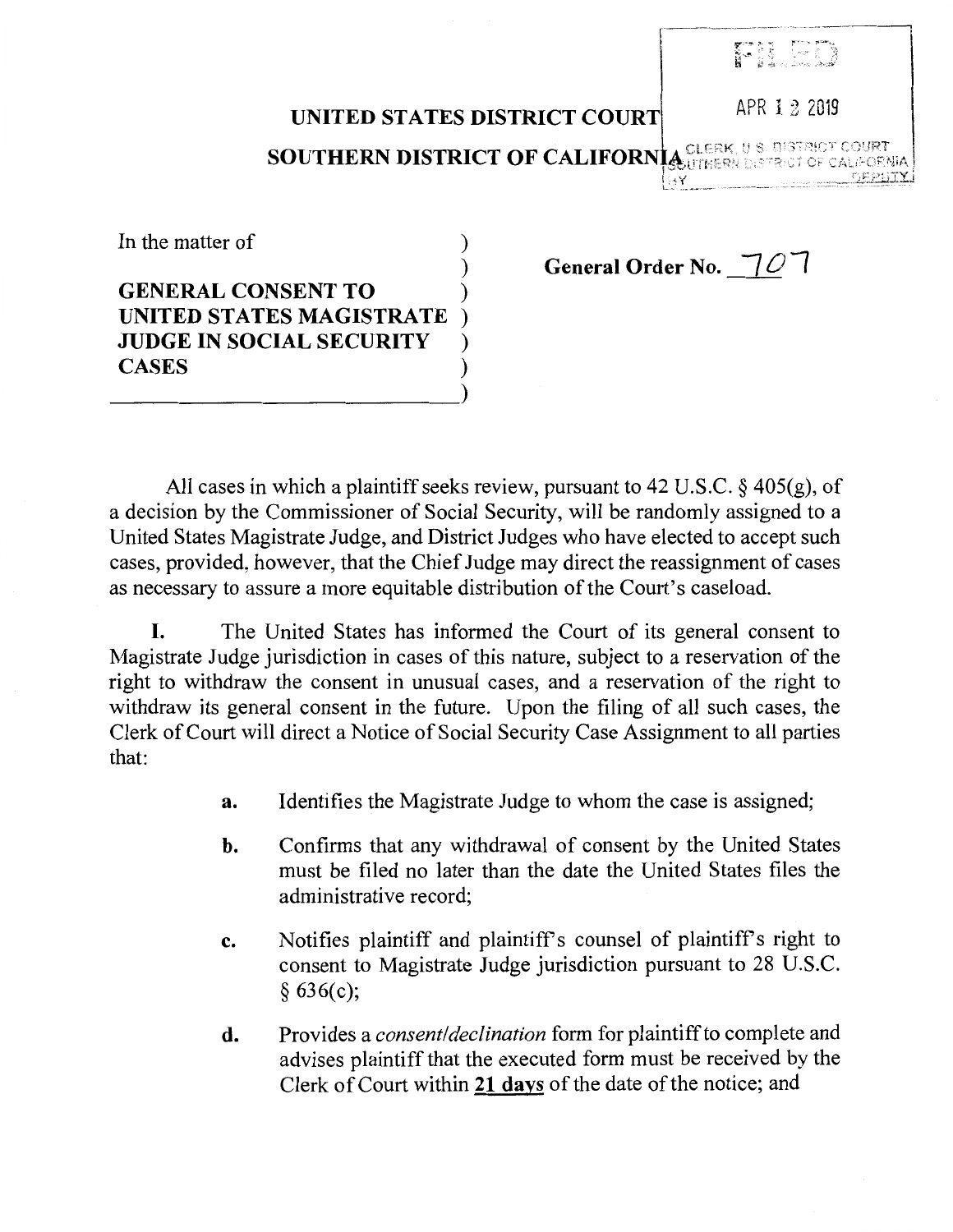e. Advises the parties as to the Court's procedure as set forth below in the absence of plaintiff's consent.

II. If a plaintiff timely consents, and if the United States does not timely withdraw consent, the case will be deemed assigned to the Magistrate Judge for all purposes without the necessity of an order of referral. If a plaintiff does not timely consent, or if the United States timely withdraws its consent, the Clerk of Court will reassign the case to a United States District Judge. Reassigned cases will be referred, pursuant to 28 U.S.C.  $\S$  636(b)(1)(B), without further order, to the same Magistrate Judge who was initially drawn to conduct preliminary proceedings, including all pretrial, non-dispositive matters, and to issue a Report and Recommendation to the assigned District Judge, unless the District Judge directs otherwise.

\* \* \*

IT IS SO ORDERED.

Dated: *a-/* /1 *z\_* / 20 <sup>i</sup>*<sup>q</sup>*

 $\bullet$  . The state of the state of the state of the state of the state of the state of the state of the state of the state of the state of the state of the state of the state of the state of the state of the state of the st

LARRY ALAN BURNS, Chief Judge United States District Court

WILLIAM Q. HAYES, Judge United States District Court/

ANTHONY J. BATTAGLIA, Judge United States District Court

DANA M. SABRAW, Judge United States District Court

~d'~~

ANIS L. SAMMARTINO, Judge United States District Court

, *,/·/\* \_,. ./' . ./ <sup>~</sup>

CATHY ANN BENCIVENGO, Judge United States District Judge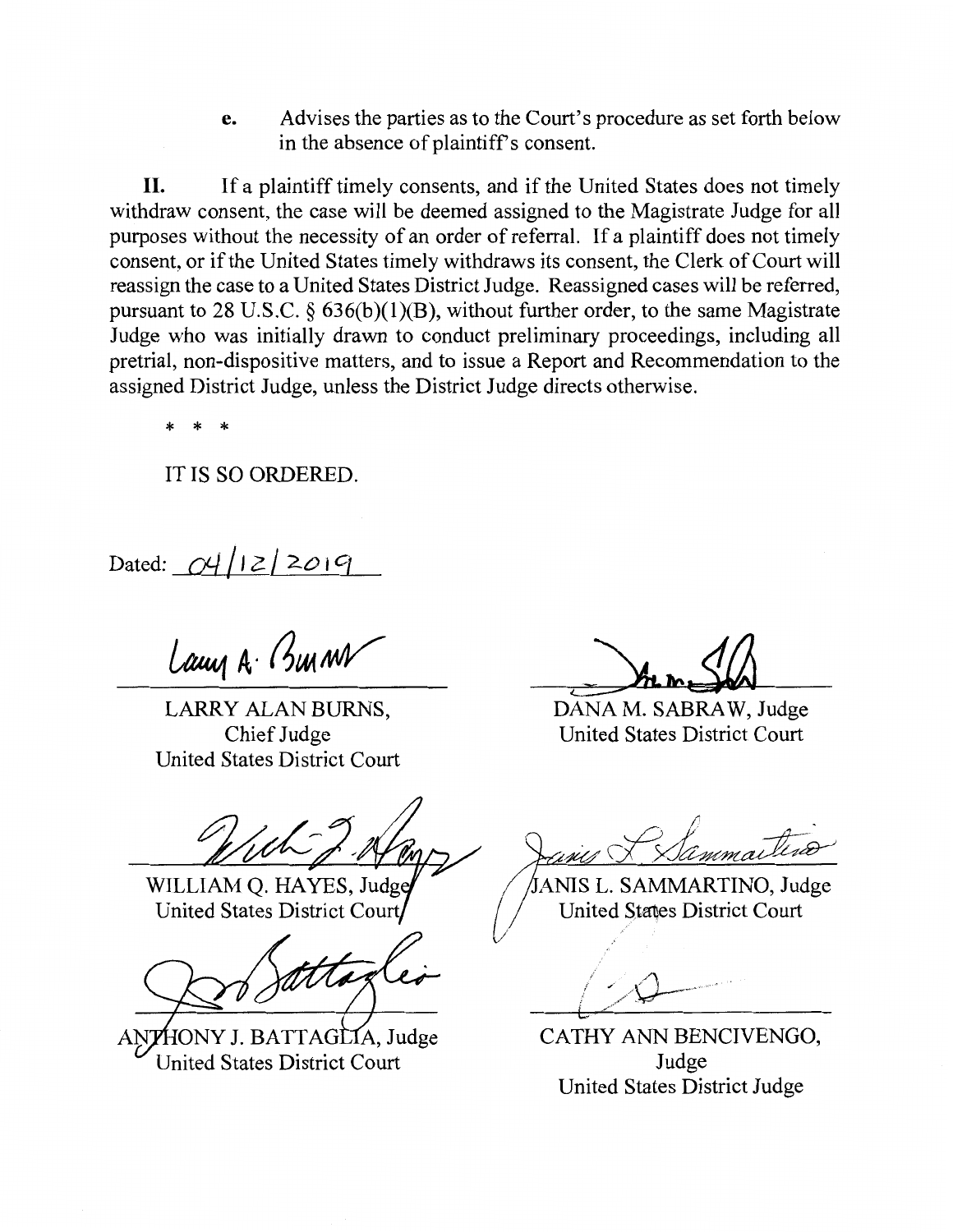$\int$ 

GONZALO P. CURIEL, Judge United States District Court

 $\overline{1}$   $\overline{1}$   $\overline{1}$   $\overline{1}$   $\overline{1}$   $\overline{1}$   $\overline{1}$   $\overline{1}$   $\overline{1}$   $\overline{1}$   $\overline{1}$   $\overline{1}$   $\overline{1}$   $\overline{1}$   $\overline{1}$   $\overline{1}$   $\overline{1}$   $\overline{1}$   $\overline{1}$   $\overline{1}$   $\overline{1}$   $\overline{1}$   $\overline{1}$   $\overline{1}$   $\overline{$ 

WILLIAM  $\ddot{\mathbf{\Theta}}$ . ENRIGHT., Judge United States District Court

See Attached

BARRY TED MOSKOWITZ, Judge United States District Court

THOMAS J. WHELAN, Judge United States District Court

*See* J4tt *ac '1-ed* 

JOHN A. HOUSTON, Judge United-States District Court

MICHAEL M. ANELLO, Judge United States District Court

Inthia Sachan ~~

CYNTHIA A. BASHANT, Judge United States District Court

| | autor L. Huff<br>MARILYN L. HUFF., Judge  ${\mathcal{M}}$ au ${\mathcal{G}}$ n

United States District Court

*Coffee T. Me* 

United States District Court ~

MES LØRENZ, J dge United States District Court

'<

ROGER T. BENITEZ, Judge United-States District Court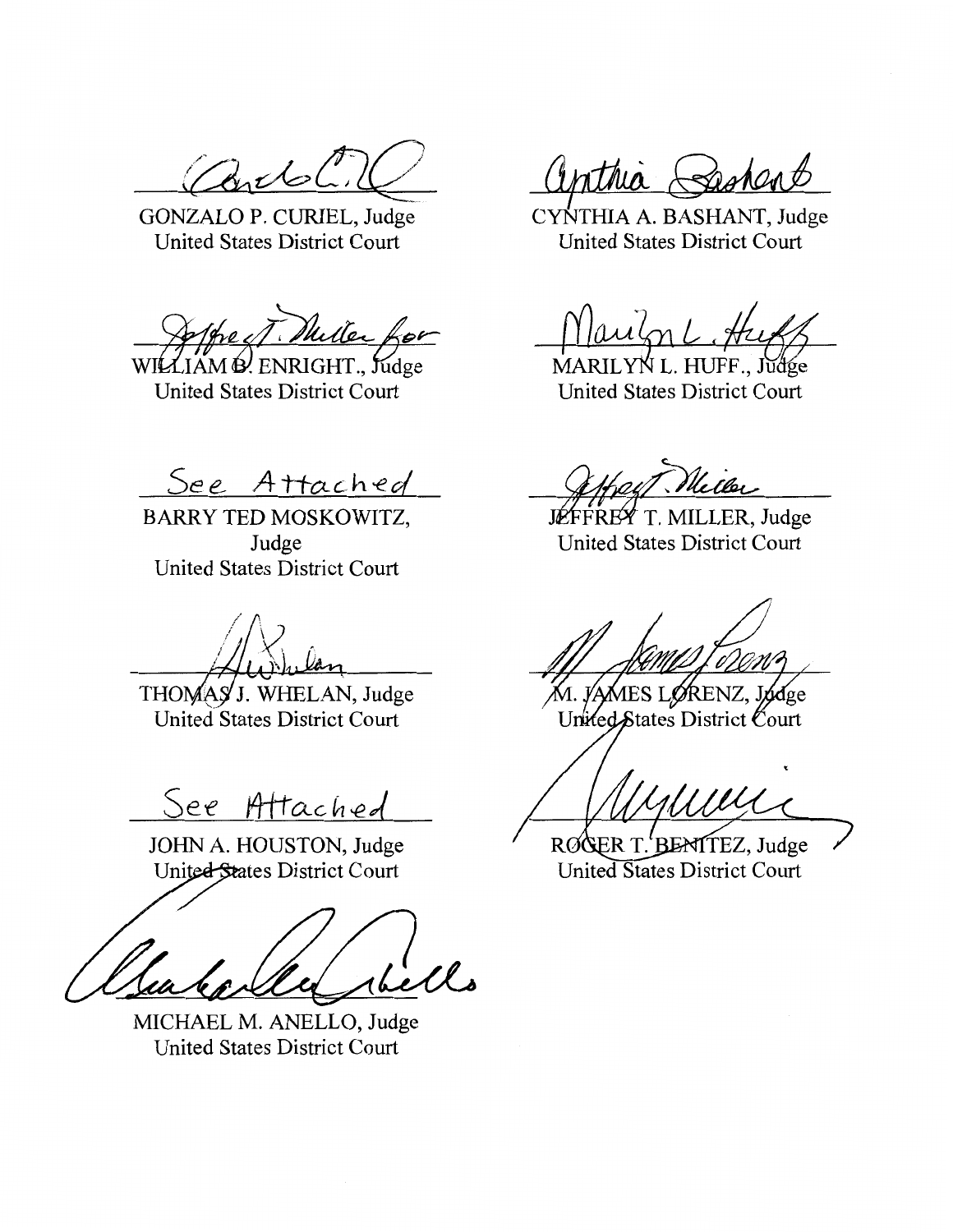GONZALO P. CURIEL, Judge United States District Court

WILLIAM B. ENRIGHT., Judge United States District Court

Ted mor

BARRY TED MOSKOWITZ, Judge United States District Court

CYNTHIA A. BASHANT, Judge United States District Court

MARILYN L. HUFF., Judge United States District Court

JEFFREY T. MILLER, Judge United States District Court

THOMAS J. WHELAN, Judge United States District Court

JOHN A. HOUSTON, Judge United States District Court

ROGER T. BENITEZ, Judge United States District Court

M. JAMES LORENZ, Judge United States District Court

MICHAEL M. ANELLO, Judge United States District Court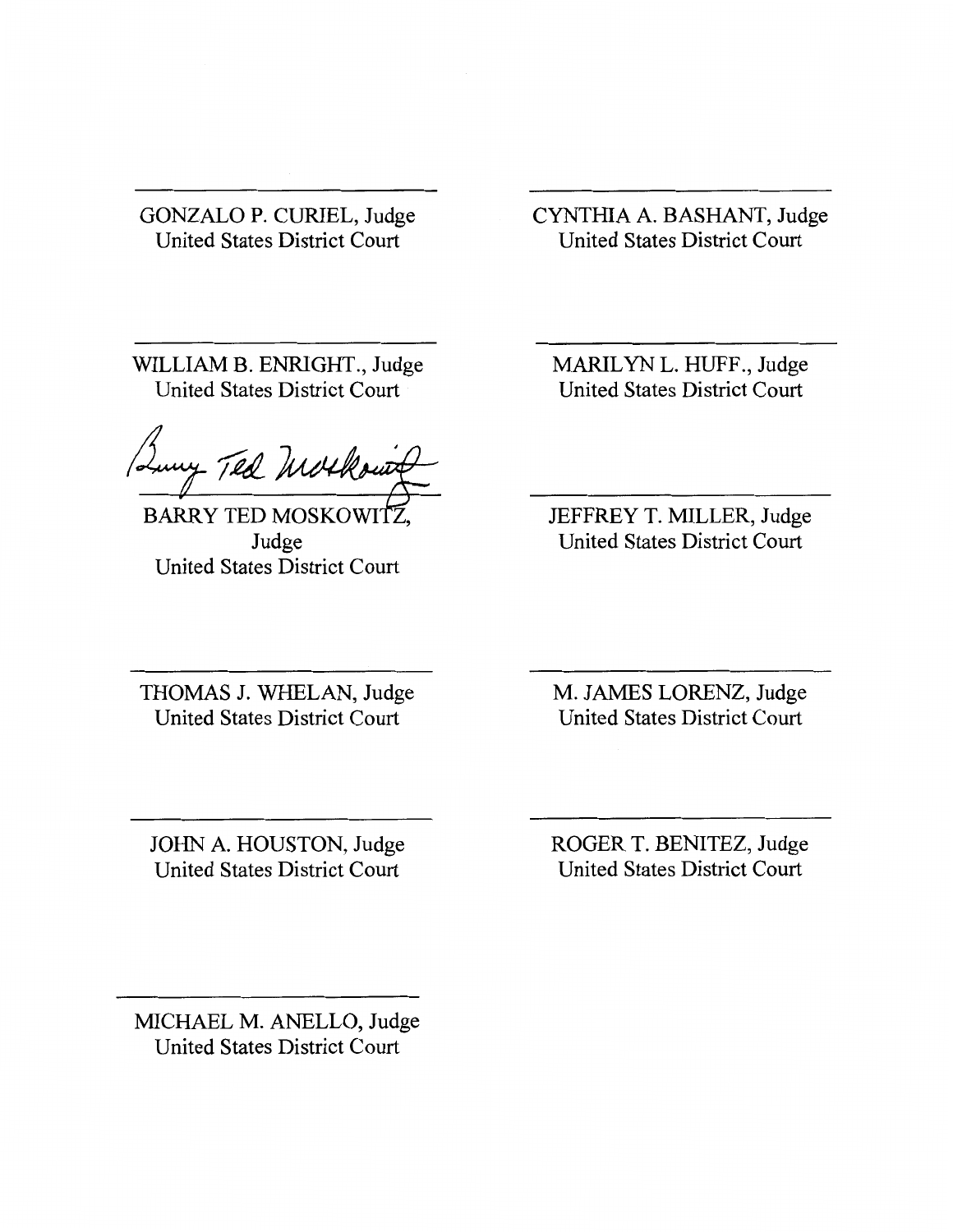$\mathcal{A}$ c24r:k=24r:k=24r:k=24r:k=24r:k=24r:k=24r:k=24r:k=24r:k=24r:k=24r:k=24r:k=24r:k=24r:k=24r:k=24r:k=24r:k=24r:k=2

GONZALO P. CURIEL, Judge United States District Court

WILLIAM B. ENRIGHT., Judge United States District Court

CYNTHIA A. BASHANT, Judge United States District Court

 ${\bf f}$  , and a set of the set of the set of the set of the set of the set of the set of the set of the set of the set of the set of the set of the set of the set of the set of the set of the set of the set of the set of t

MARILYN L. HUFF., Judge United States District Court

———————————————————— -- $\mathcal{L}$ 

 $\cancel{\pi}$ rrp T. MILLER, Judge United States District Court

MES LØRENZ, J dge United States District Court

EZ, Judge RØG United States District Court

BARRY TED MOSKOWITZ, Judge United States District Court

THOMAS J. WHELAN, Judge United States District Court

JØHN A. HOUSTON, Judge United States District Court

MICHAEL M. ANELLO, Judge United States District Court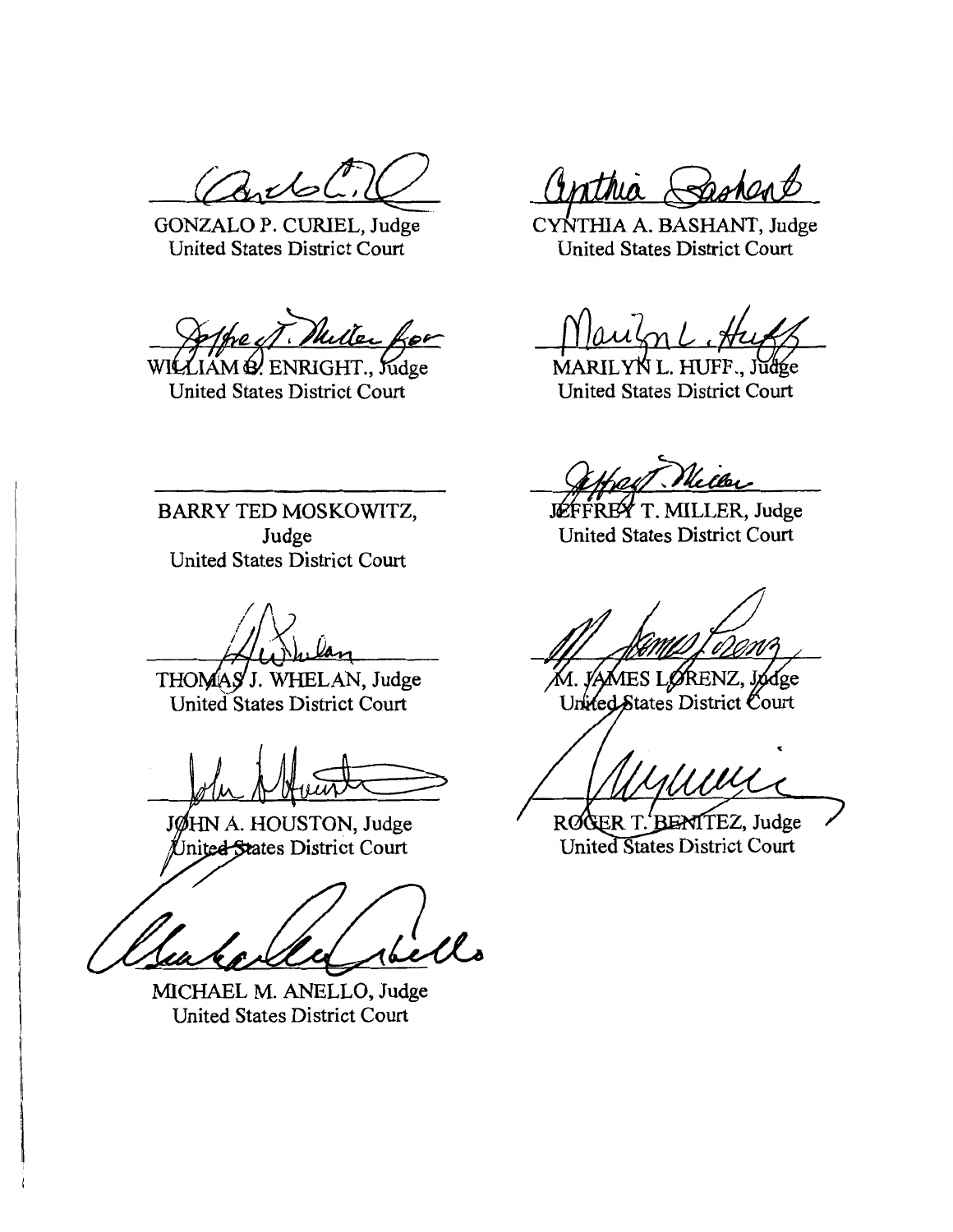#### U.S. Department of Justice

*ROBERTS. BREWER, JR. United States Attorney Southern District of California* 

> *(619) 557-5690 Fax (619) 546-0720*

*imperial County Office 516lndustry Way SuiteC lmpertal County, California 92251-5782* 

March 27, 2019

Hon. Larry A. Bums Chief Judge, United States District Court Southern District of California 333 West Broadway San Diego, CA 92101

*Re:* Consent to Magistrate Judge Jurisdiction in Social Security 405(g) appeals

Dear Judge Burns,

I write to confirm that the United States intends, going forward, to consent to Magistrate Judge jurisdiction pursuant to 28 U.S.C. § 636(c) in 42 U.S.C. § 405(g) social security disability appeals filed in this District. The United States reserves the right to withhold consent in particular cases, or to withdraw this consent in its entirety in the future. Please do not hesitate to contact me to discuss this further.

Sincerely,

ВF

United States Attorney



San *Diego County Office Federal Office Building 880 Front Street, Room 6293*  San *Diego, California 92101-8893*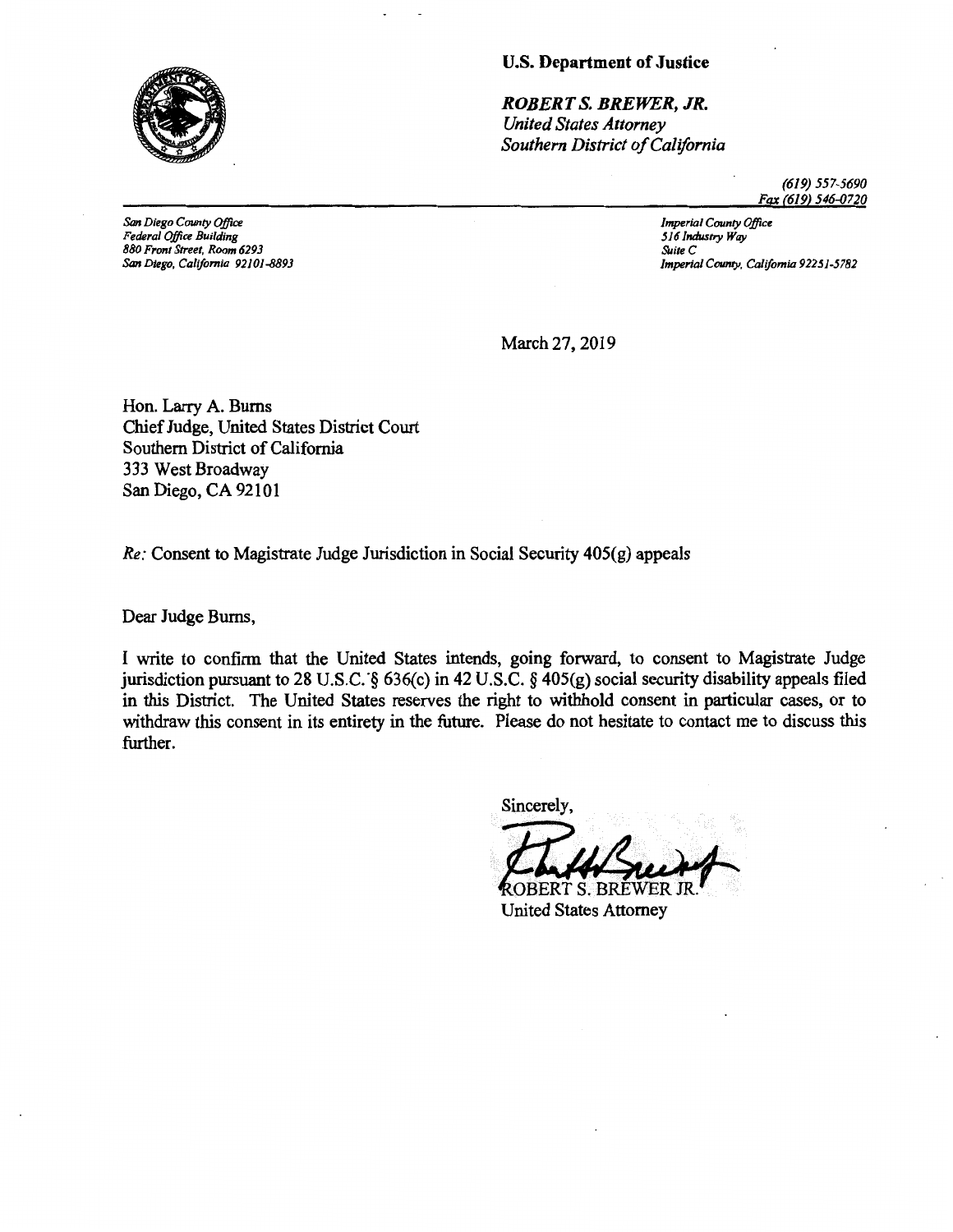- **a.** All motions for Judgment Debtor examinations made in connection with a civil or criminal judgment obtained in this district must be filed with the magistrate judge assigned to the case. All motions for Judgment Debtor examinations made in connection with an out-of-district judgment registered in this district must be filed with the magistrate judge handling CVB duty. All motions for Judgment Debtor examinations are heard weekly on Wednesday mornings on the CVB calendar.
- **b.** All other motions concerning execution of a judgment must be made to the assigned district judge, unless the motion relates to the post-judgment discovery, in which case the motion must be made to the assigned magistrate judge. If no judge has been previously assigned, the case will be randomly assigned to a district judge and a magistrate judge under a new Civil Number (CV).

# Civil Rule 72.1 Unites States Magistrate Judges

- **a. Jurisdiction under 28 U.S.C. §636(a).** Each United States magistrate judge of this court is authorized to perform the duties prescribed by 28 U.S.C. §636(a), and may administer oaths and affirmations and take acknowledgments, affidavits and depositions.
- **b. Determination of Non-Dispositive Pretrial Matters-28 U.S.C.** '**636(b)(1)(A).** Pursuant to 28 U.S.C.  $\S636(b)(1)(A)$  a magistrate judge will hear and determine any pretrial motions, including discovery motions, other than the dispositive motions which are specified in 28 U.S.C.  $\S 636(b)(1)(A)$ .

#### **c. Proposed Orders Regarding Case-Dispositive Motions 28 U.S.C.** '**636(b)(1)(B)**.

- 1. Upon the designation by district judge, a magistrate judge may submit to a district judge a proposed order containing findings of fact and recommendations for disposition by the district judge of the following pretrial motions in civil cases:
	- **a)** Motions for injunctive relief, including temporary restraining orders and preliminary and permanent injunctions;
	- **b)** Motions for judgment on the pleadings;
	- **c)** Motions for summary judgment;
	- **d)** Motions to dismiss or permit the maintenance of a class action;
	- **e)** Motions to dismiss for failure to state a claim upon which relief may be granted;
	- **f)** Motions to involuntarily dismiss an action;
- 2. A district judge may designate a magistrate judge to conduct hearings, including evidentiary hearings, and submit proposed findings of fact and the recommendations for the disposition by the district judge of prisoner petitions challenging the conditions of confinement.
- 3. A magistrate judge may determine any preliminary matters and conduct any necessary evidentiary hearing or other proceeding arising in the exercise of the authority conferred by this subsection.
- d. Prisoner Cases under 28 U.S.C. §§2254 Not Involving the Death Penalty. Unless the district judge chooses to retain a case which does not involve the death penalty, the assigned magistrate judge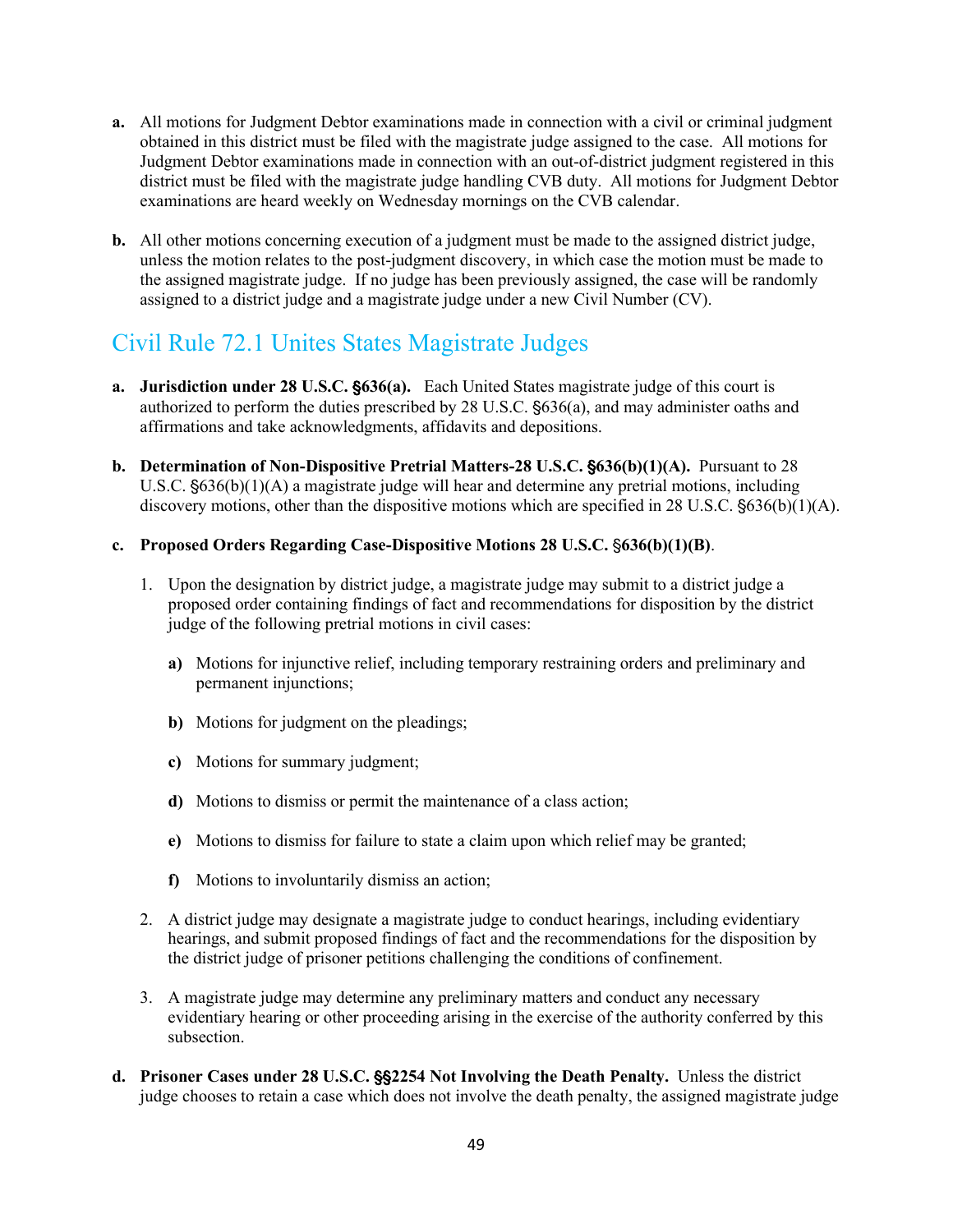is hereby designated to perform any and all of the duties specified in  $\S 2254$ , Rule 8.b and the rules governing proceedings in the United States District Courts under  $\S2254$  of Title 28, U.S.C. and must:

- 1. Receive a copy of all filings and other items submitted concerning the matter;
- 2. Conduct all preliminary matters and issue any preliminary orders as deemed necessary;
- 3. Conduct any necessary evidentiary hearing, pursuant to Rule 8 of the rules governing proceedings in the United States courts under §2254 of Title 28, U.S.C., or other appropriate proceedings; and
- 4. Submit to a district judge of the Court a report containing proposed findings of fact and recommendations for disposition of the petition by the district judge. Any order disposing of the petition on its merits may only be made by a district judge of the Court.
- **e.** Prisoner Cases under 28 U.S.C. § 2254 Involving the Death Penalty and § 2255. Upon designation by a district judge, a magistrate judge may perform the duties specified in § 2254, Rule 8.b and the rules governing proceedings in the United States District Courts under § 2254 (involving the death penalty) and  $\S$  2255 of Title 28, U.S.C. Any order disposing of the petition may only be made by a district judge.
- **f. Special Master References.** A magistrate judge may be designated by a judge to serve as a special master in appropriate civil cases in accordance with  $28$  U.S.C.  $\S 636(b)(2)$  and Rule 53 of the Fed. R. Civ. P. Upon the consent of the parties, a magistrate judge may be designated by a judge to serve as a special master in any civil case, notwithstanding the limitations of Rule 53.b of Fed. R. Civ. P.
- **g. Conduct of Trials and Disposition of Civil Cases Upon Consent of the Parties - 28 U.S.C.**  '**636(c).** Upon the written consent of the parties, a full-time magistrate judge may conduct any or all proceedings in any civil case which is filed in this court, including the conduct of a jury or non- jury trial, and may order the entry of a final judgment, in accordance with  $28$  U.S.C.  $\S636(c)$ . In the course of conducting such proceedings upon consent of the parties, a magistrate judge may hear and determine any and all pretrial and post-trial motions which are filed by the parties, including case-dispositive motions.

#### **h. Other Duties.**

A magistrate judge is also authorized to:

- 1. Exercise general supervision of civil calendars, conduct calendar and status calls, and determine motions to expedite or postpone the trial of cases for the district judge;
- 2. Conduct pretrial conferences, settlement conferences and related pretrial proceedings in civil cases, and conduct summary trials or alternative dispute resolution proceedings in civil cases;
- 3. Conduct voir dire and select petit juries for the Court in civil cases with the consent of the parties;
- 4. Accept petit jury verdicts in civil cases in the absence of a district judge;
- 5. Issue subpoenas, writs of habeas corpus ad testificandum or habeas corpus ad prosequendum or other orders necessary to obtain the presence of parties, witnesses or evidence needed for court proceedings;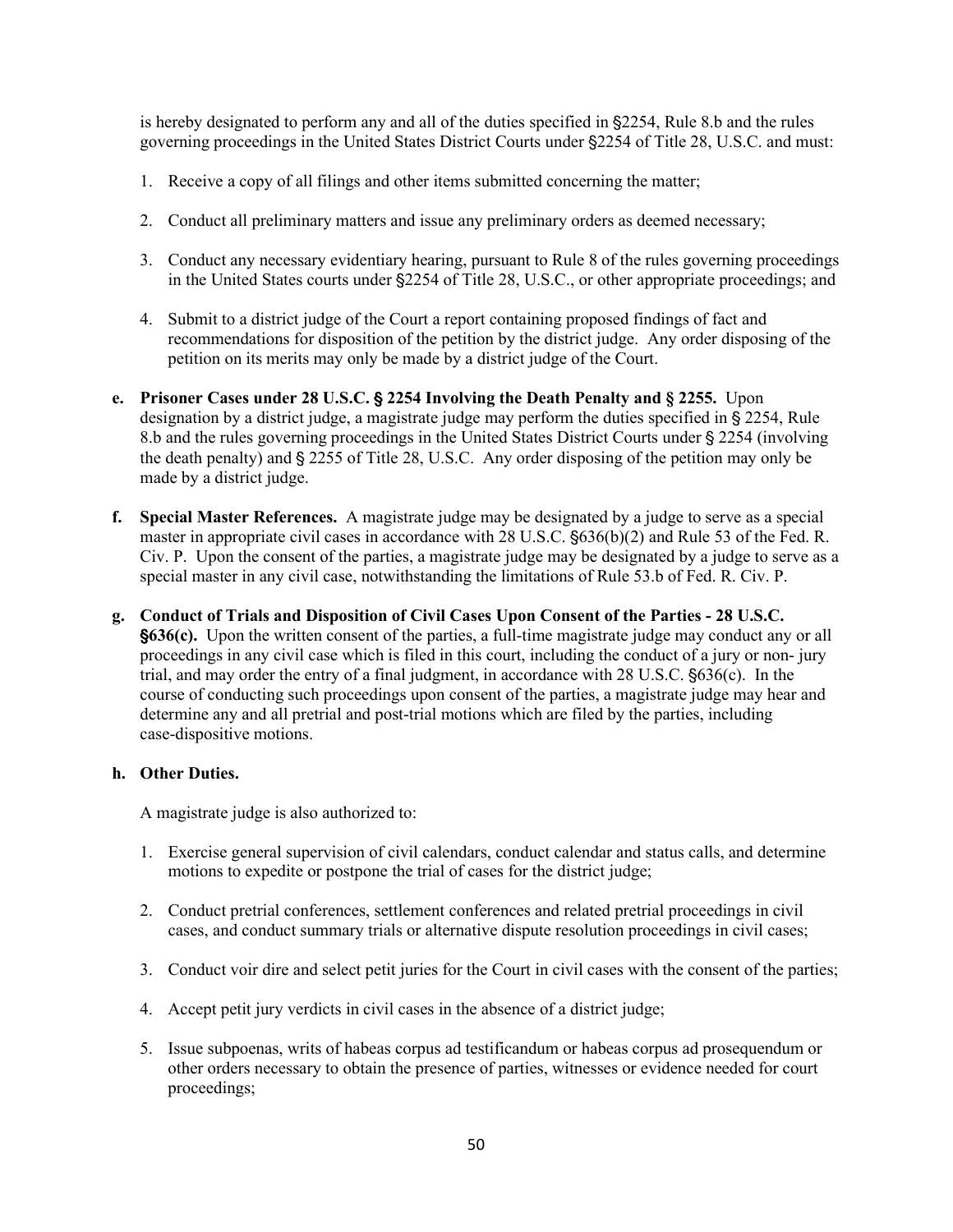- 6. Order the exoneration of forfeiture bonds;
- 7. Conduct proceedings for the collection of civil penalties of not more than \$200 assessed under the Federal Boat Safety Act of 1971, in accordance with 46 U.S.C.;
- 8. Conduct examinations of judgment debtors in accordance with Rule 69 of the Fed. R. Civ. P.;
- 9. Conduct naturalization hearings. (All orders from any naturalization hearing must be submitted to a district judge of this court for approval.)
- 10. Perform any additional duty not inconsistent with the Constitution and laws of the United States.

# Civil Rule 72.2 Assignment and Designation Procedures

- **a. Order of Designation and Assignment.** A matter assigned to the magistrate judges either as a matter of course by the Clerk of the United States District Court or by an order of special designation by a district judge of the Court under 28 U.S.C.  $\S 636(b)$  or (c), precisely stating the nature of the matter, will be assigned to a specific magistrate judge as follows:
- **b. Civil Matters.** The Clerk must assign civil matters by lot as described in Civil Local Rule 40.1. In civil matters where reference to a magistrate judge is dependent upon the consent of the parties, such as trials, the district judge may assign the matter to a particular magistrate judge selected by the parties.
- **c.** Upon filing, civil cases must be assigned by the Clerk to a magistrate judge. The magistrate judge must hear and determine Civil Local Rule 72.1.b pretrial motions.
- **d.** Where designated by a judge the magistrate judge may conduct additional pre-trial conferences and hear motions and perform the duties set forth in Civil Local Rule 72.1.c.
- **e.** Each magistrate judge will be designated to perform the duties set forth in Civil Local Rule 72.1.d.
- **f.** Where the parties consent to trial and disposition of a case by a magistrate judge under Civil Local Rule 72.1.f of these rules, such case must be set before the magistrate judge for the conduct of all further proceedings and the entry of judgment.
- **g. Notice of Hearing.** A magistrate judge assigned a matter must set the time of hearing, notify all parties and make any further necessary orders consistent with the requirements of the Local Rules of Court for the Southern District.
- **h.** Nothing in these rules preclude the Court, or a district judge from reserving any proceedings for conduct by a district judge, rather than a magistrate judge. The Court, moreover, may by general order modify the method of assigning proceedings to a magistrate judge as changing conditions may warrant.

# Civil Rule 72.3 Assignment of §1983 Prisoner Civil Cases to United States Magistrate Judges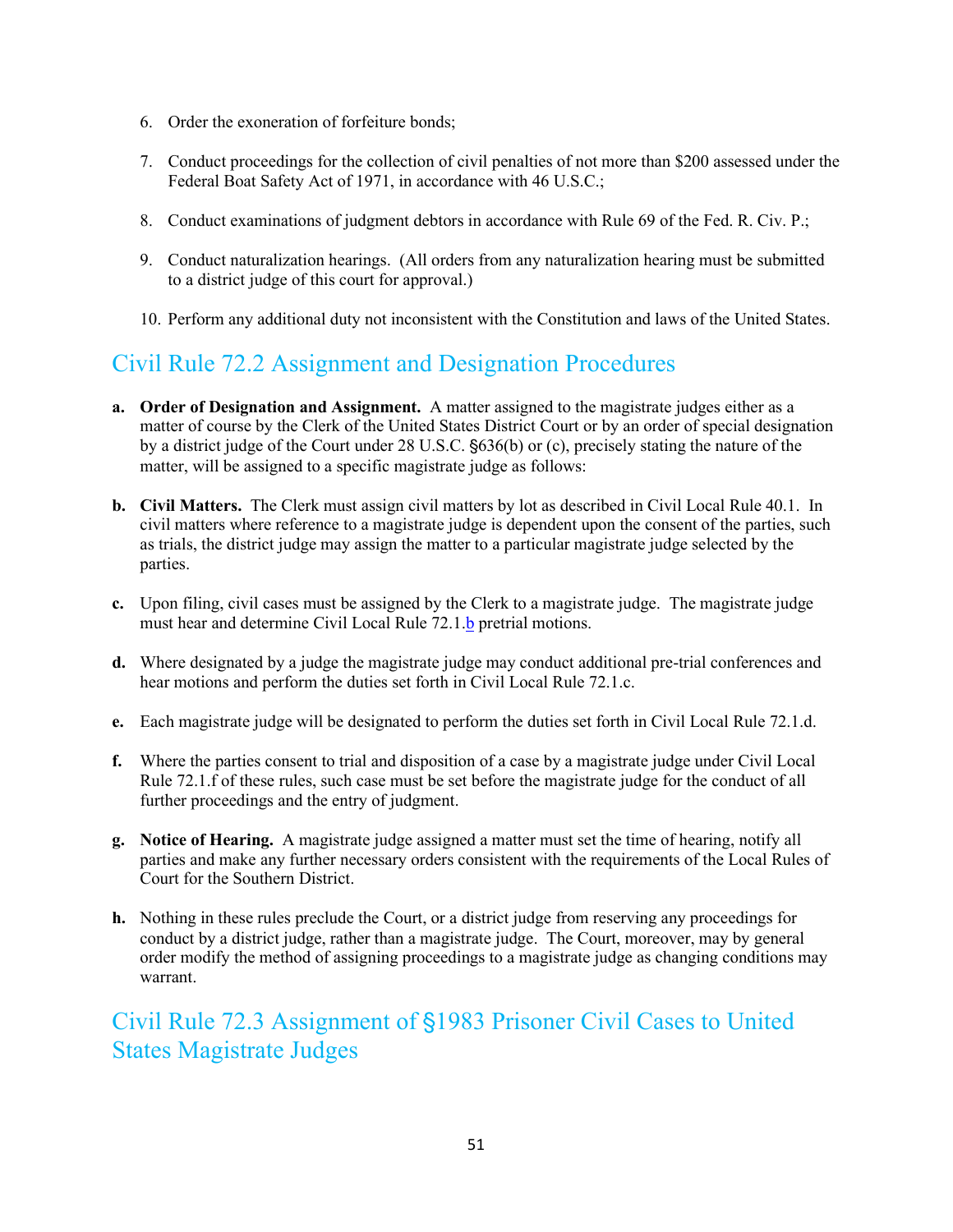- **a.** In all of the District's civil §1983 prisoner cases, a magistrate judge will be assigned to hear and conduct proceedings designated by 28 U.S.C.  $\S 636(b)(1)$ , unless the district judge orders otherwise.
- **b.** The Clerk will give the parties written notice of their opportunity to consent to magistrate judge jurisdiction under 28 U.S.C. § 636(c) pursuant to Fed.R. Civ.P. 73(b)(1) at the time a summons is issued or, when each defendant first responds to the complaint, if notice could not have been provided earlier.
- **c.** Pursuant to Fed.R.Civ.P. 73(b)(2), the assigned district judge, magistrate judge, or the Clerk may thereafter remind the parties of the magistrate judge's availability by issuing a Notice, Consent, and Reference of the civil action to the magistrate judge pursuant to 28 U.S.C.  $\delta$  636(c)(1). That Notice will advise the parties that they are free to withhold consent without adverse substantive consequences. If all the parties decide to consent, all parties will submit the jointly signed Notice as a proposed Order consenting to the referral, or each will separately submit his or her signed Notice consenting to the referral to the Clerk in paper format via U.S. Mail. Pursuant to Fed.R.Civ.P.73(b)(1), and in order to protect the voluntariness of the parties' consent pursuant to 28 U.S.C. § 636(c)(2), the district judge or magistrate judge will be informed of a party's response to this Notice only if all parties have submitted written consent to the referral.
- **d.** Upon the written consent of all parties, the case will be referred to the magistrate judge to conduct all proceedings, including a jury or nonjury trial, and order entry of a final judgment in accordance with 28 U.S.C. § 636(c), Fed.R.Civ.P.73 and Local Civil Rule 73.1.
- **e.** In the absence of written consent of all parties, the magistrate judge will conduct all necessary hearings and submit proposed findings of fact and recommendations for the disposition of all motions excepted from the magistrate judge's jurisdiction by 28 U.S.C.  $\S$  636(b)(1)(A), unless the district judge orders otherwise.
- **f.** All hearing dates for any pretrial matter excepted by 28 U.S.C.  $\S 636(b)(1)(A)$  must be obtained from the law clerk of the magistrate judge to whom the case has been referred either on a consent basis pursuant to 28 U.S.C. § 636(c), or for proposed findings of fact and recommendations for the disposition by the assigned district judge pursuant to 28 U.S.C.  $\S 363(b)(1)(B)$  and Local Civil Rule 7.1. Unless all parties have consented, or the district judge deems them unnecessary, the magistrate judge will file his or her findings and recommendations with the Court and set dates for the filing of written objections pursuant to 28 U.S.C.  $\S 636(b)(1)$ . Written objections, if any, must be directed to the district judge assigned to the case pursuant to 28 U.S.C.  $\S 636(b)(1)(C)$ .
- **g.** All cases will be set for a Case Management Conference as soon as practicable following the filing of the first answer. Early Neutral Evaluation Conferences will not be set in these matters pursuant to Local Civil Rule 16.1.e.8; however, settlement conferences may be set when the case is determined ready for settlement by a judicial officer.

# Civil Rule 73.1 Special Provision for the Disposition of Civil Cases by a Magistrate Judge on Consent of the Parties  $28$  U.S.C.  $\S 636(c)(2)$

**a. Notice.** The Clerk must notify the parties in all civil cases that they may consent to have a magistrate judge conduct any or all proceedings in the case and order the entry of a final judgment. Such notice must be handed or mailed to the plaintiff or plaintiff's representative at the time an action is filed and to other parties as attachments to copies of the complaint and summons when served. Additional